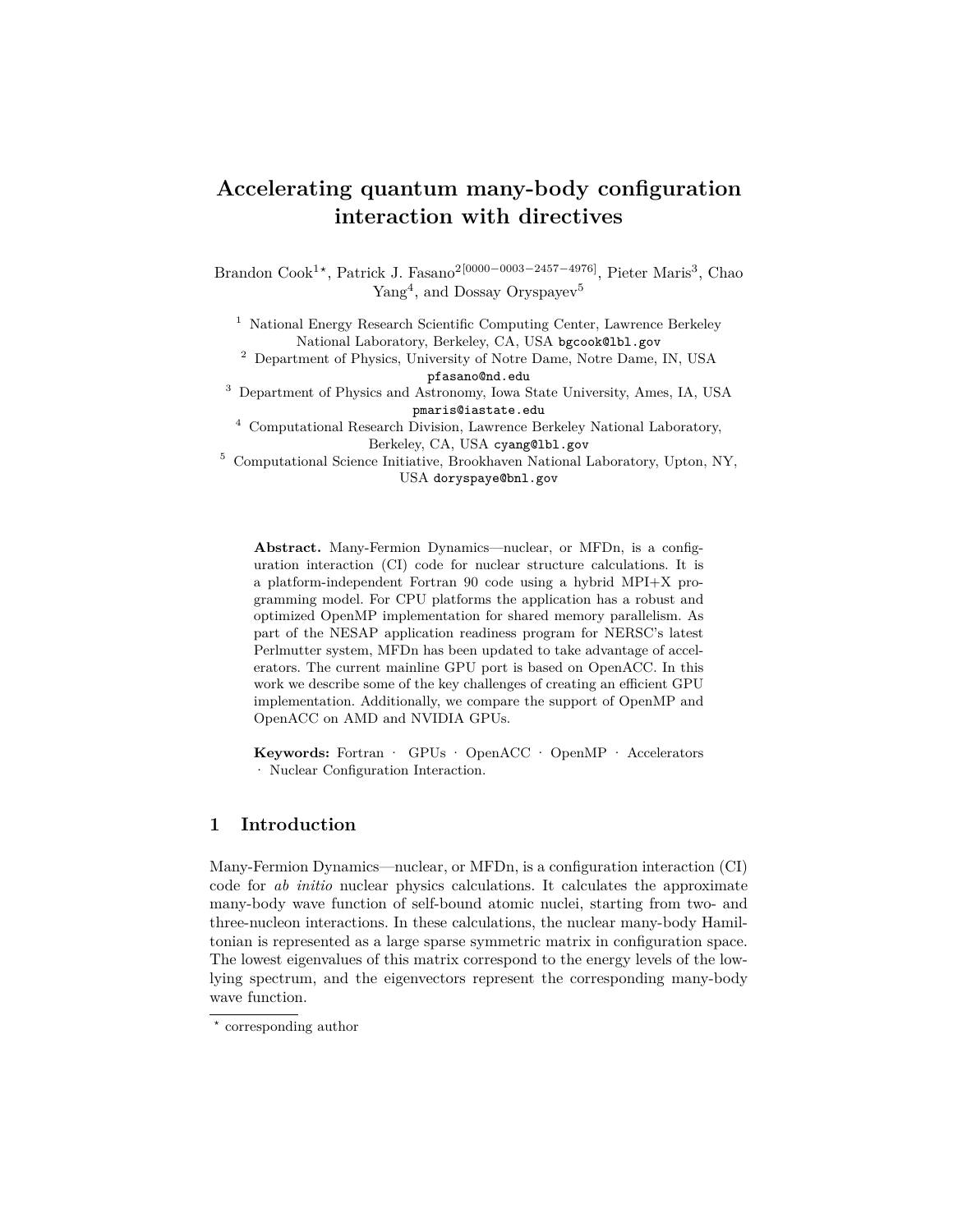<span id="page-1-0"></span>

|                     | Cori GPU                          | Cori DGX | <b>Spock</b> |
|---------------------|-----------------------------------|----------|--------------|
| GPU                 | NVIDIA V100 NVIDIA A100 AMD MI100 |          |              |
| CPU                 | Intel Skylake AMD Rome            |          | AMD Rome     |
| GPUs per node       | 18                                |          | 4            |
| CPUs per node       |                                   |          |              |
| Bus                 | PCIe~3.0                          | PCIe 4.0 | PCIe 4.0     |
| per GPU Memory 16GB |                                   | 40 GB    | 32 GB        |
|                     |                                   |          |              |

**Table 1.** Test platforms

<span id="page-1-1"></span>**Table 2.** Compilers. Cray Fortran compiler version 12.0.1 claims full OpenACC 2.0 and partial OpenACC 2.6 support for Fortran.

| Vendor | Version OPENACC                                          | OPENMP |  | V100 A100 M1100 |
|--------|----------------------------------------------------------|--------|--|-----------------|
| NVIDIA | 21.7 201711 $(2.6)$ 202011 $(5.1)$ $\checkmark$          |        |  |                 |
|        | $HPE/Cray$ 12.0.1 201306 (2.0) 201511 (4.5) $\checkmark$ |        |  |                 |

MFDn is a platform-independent Fortran 90 code using a hybrid MPI+X programming model. Over the past decade, it has been successfully deployed on multi-core supercomputers such as Jaguar at the Oak Ridge Leadership Class Facility (OLCF), Mira at the Argonne Leadership Class Facility (ALCF), and Edison at the National Energy Research Scientific Computing Center (NERSC) using  $MPI + OpenMP [2, 10, 11, 13]$  $MPI + OpenMP [2, 10, 11, 13]$  $MPI + OpenMP [2, 10, 11, 13]$  $MPI + OpenMP [2, 10, 11, 13]$  $MPI + OpenMP [2, 10, 11, 13]$ . Currently it is in production on many-core systems [\[4,](#page-21-3) [5,](#page-21-4) [7\]](#page-21-5) such as Cori at NERSC and Theta at ALCF, as well as other supercomputers worldwide.

As part of the NESAP application readiness program for NERSC's latest Perlmutter system, MFDn is being updated to take advantage of accelerators. The current mainline GPU port uses OpenACC. In this work we consider several kernels that are representative for some of the most time-consuming parts of MFDn [\[5,](#page-21-4) [12,](#page-21-6) [16\]](#page-22-1). We describe some of the challenges and limitations of running them efficiently on GPUs with OpenMP and/or OpenACC directives, using both the NVIDIA and Cray Fortran compilers. We test their performance on NVIDIA V100 "Volta", NVIDIA A100 "Ampere", and AMD MI100 GPUs, as well as on Intel multi-core CPUs; see Table [1](#page-1-0) for more details of the test systems.

We performed tests on Cori GPU (NVIDIA V100 GPUs) and Cori DGX (NVIDIA A100) with the NVIDIA compiler only, whereas our tests on Spock (AMD MI100) are performed with the Cray compiler only (see Table [2\)](#page-1-1). The Cray compiler version 12.0 was not available for the Cori GPU system at the time of writing and it does not support NVIDIA A100 GPUs. All tests were done on exclusively-allocated nodes. In order to minimize any NUMA effects, tests on GPUs used a single GPU, while tests on CPUs used a single socket.

In our implementations we have primarily explored three models: OpenACC with parallel and loop directives, i. e., no kernels directives; OpenMP target offload with prescriptive style directives (teams distribute parallel do); and OpenMP target with the new loop construct introduced in OpenMP 5.0. In all cases maintaining performance on CPUs and code maintainability was also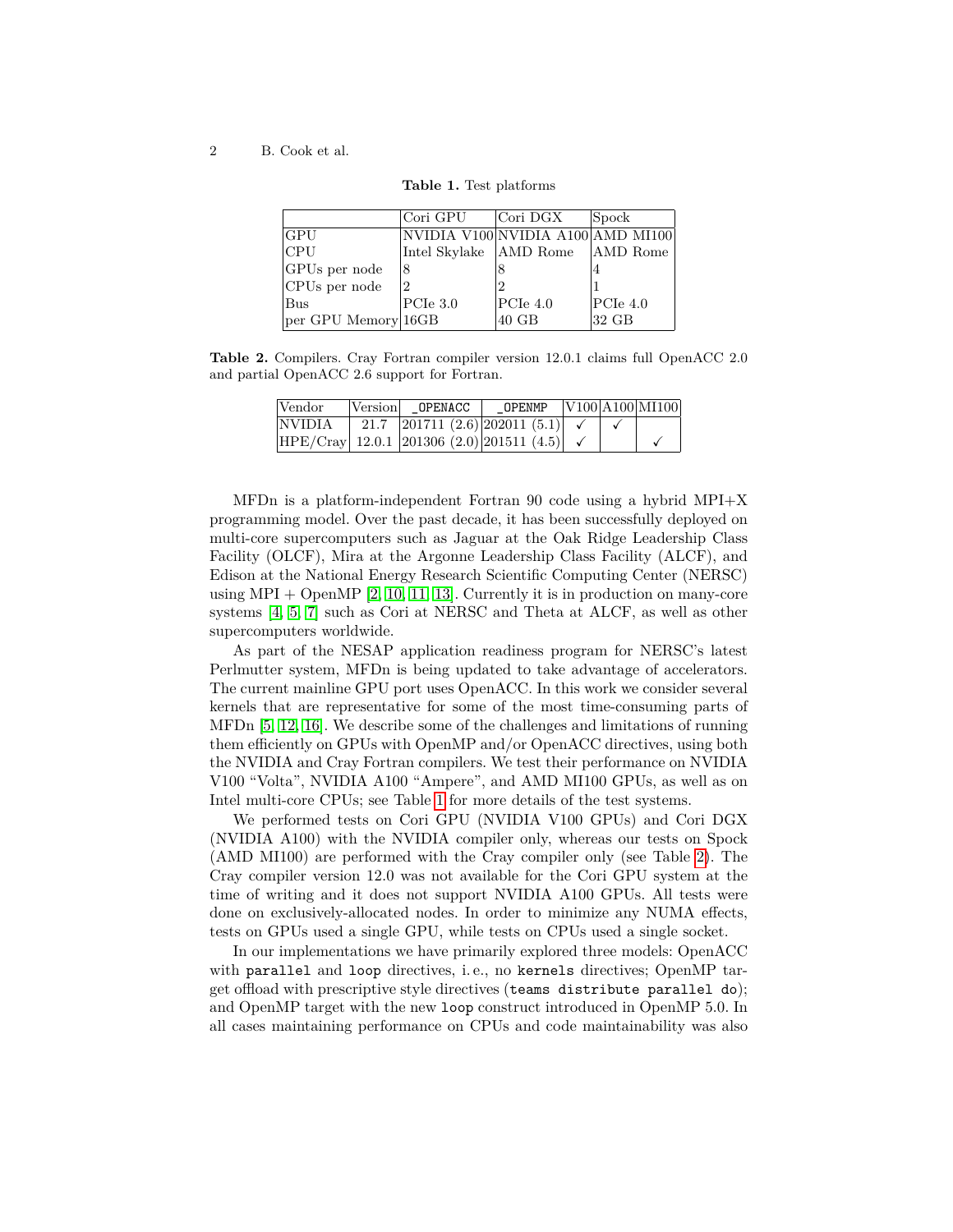a priority. The NVIDIA compiler claims support for OpenACC 2.6 with "many features" from 2.7 and for a subset of OpenMP 5.1, while the Cray Fortran compiler claims support for OpenACC 2.0 with "partial support" for 2.6 and full support OpenMP 4.5 with partial support for 5.0. We highlight where we encountered missing features or shortcomings throughout and in particular in architectural specialization in Section [2.3](#page-12-0) and reductions on arrays in Section [2.4.](#page-13-0)

## **2 Computational Motifs in Configuration Interaction code MFDn**

The key computational challenges for MFDn are (1) efficient localization of the nonzero Hamiltonian matrix elements and evaluation of the corresponding matrix elements, and (2) efficient sparse matrix–vector and matrix–matrix products used in the solution of the eigenvalue problem, both while effectively using the available aggregate memory [\[5,](#page-21-4) [12,](#page-21-6) [16\]](#page-22-1). Figure [1](#page-3-0) shows the overall structure of MFDn. The GPU port of the LOBPCG eigensolver [\[15\]](#page-22-2) using OpenACC is described in [\[14\]](#page-22-3). In this work we concentrate on the matrix construction phase and the evaluation of observables, which each take up about one-quarter to onethird of the total runtime, while iterative eigensolving takes about one-third to one-half of the total runtime. In CI calculations, the many-body wave functions are approximated by an expansion in *many-body basis states*; in MFDn we use antisymmetrized products of single-particle states with quantum numbers  $(n, \ell, j, m)$  (see, e.g., Ref. [\[17\]](#page-22-4) for the meaning of these quantum numbers). The many-body basis states can then be characterized by the set of single-particle quantum numbers for each nucleon. It is convenient to group together manybody states with the same sets of values for the quantum numbers  $(n, \ell, j)$ , but different sets of values for the magnetic projection quantum numbers *m*. This grouping leads to a natural hierarchy in the sparsity structure of the Hamiltonian matrix, which in turn allows for efficient localization and evaluation of nonzero matrix elements. In addition, this grouping also facilitates an efficient block-diagonal preconditioner for the LOBPCG algorithm [\[15\]](#page-22-2). We refer to these groups of many-body states as *many-body basis orbitals*. To describe the sparsity structure, we furthermore define tiles as pairs of row and column many-body basis orbitals.

In order to efficiently locate the nonzero matrix elements we exploit this hierarchical structure, by first determining which tiles can contain nonzero matrix elements (lines 2 through 5 of Fig. [1\)](#page-3-0) and next counting how many nonzero matrix elements there are (lines 6 through 8) in each tile. The actual construction of the sparse matrix starts in line 11, with the nonzero matrix elements and their location evaluated and stored in line 14 of Fig. [1.](#page-3-0) Note that the structure of the double loops starting in lines 2 and in line 7 is essentially the same; the corresponding motif is discussed in Section [2.1](#page-4-0) below. Also the double loops starting in line 12 have a similar structure, except that in this case, the obtained results in the innermost loop are stored in an array; this motif is discussed in Section [2.3](#page-12-0) below. (Note that this motif is also used implicitly in line 5 of Fig. [1.](#page-3-0))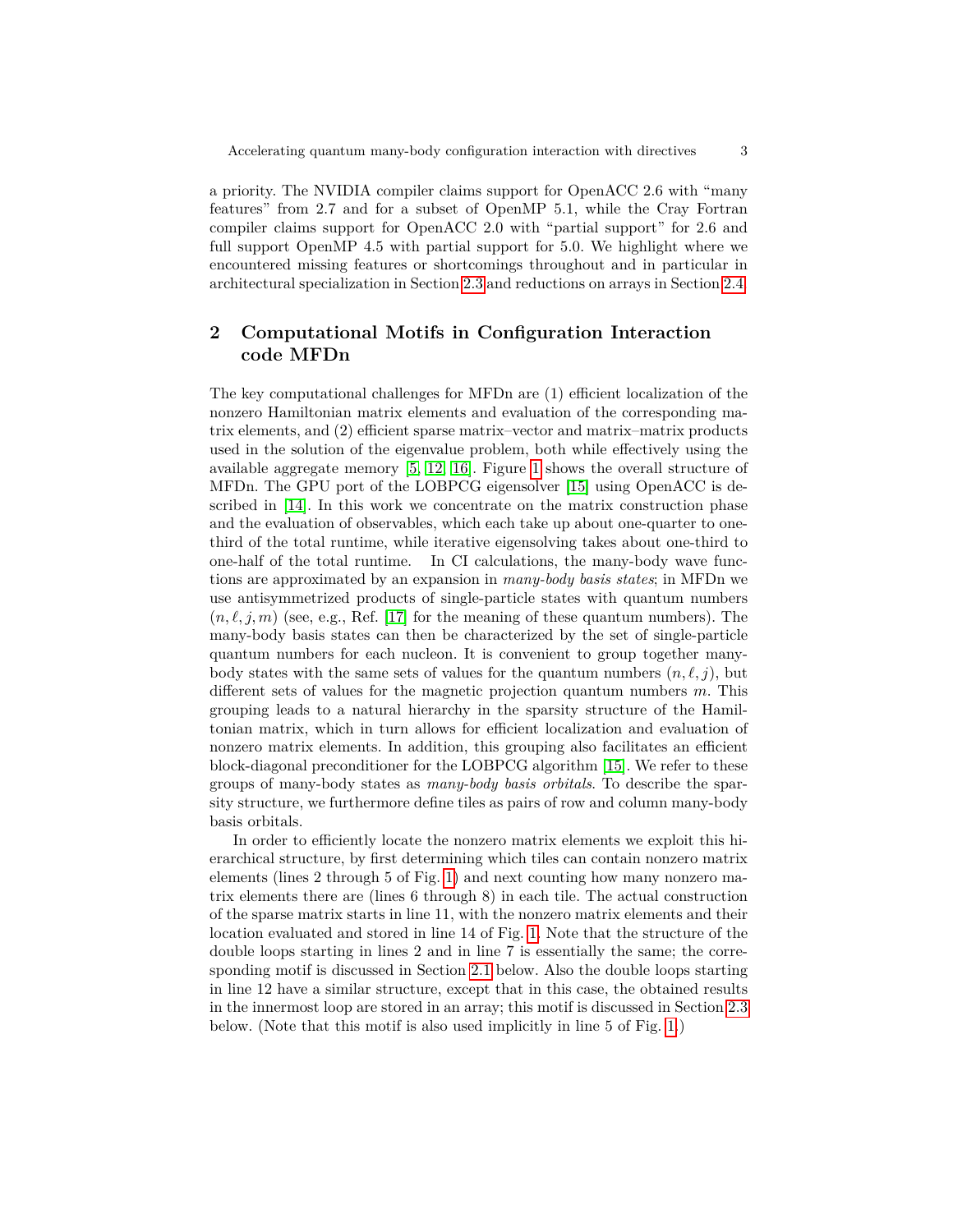<sup>4</sup> B. Cook et al.

<span id="page-3-1"></span><span id="page-3-0"></span>

|     | 1. Enumerate and distribute many-body basis orbitals $(\Psi_j)$                 |
|-----|---------------------------------------------------------------------------------|
|     | 2. Loop over column orbitals $(\varPsi_m)$                                      |
|     | Loop over row orbitals $(\varPsi_l)$                                            |
| 3.  | Compare the single-particle orbitals of $\Psi_l$ and $\Psi_m$                   |
|     | increment $tile\_cnt$ if up to 2d differences                                   |
|     | End Loop                                                                        |
|     | End Loop                                                                        |
|     | 4. Allocate arrays of length $tile\_cnt$ to store nonzero tiles $(T_k)$         |
|     | 5. Repeat 2 and store nonzero tiles $(T_k = (\Psi_l, \Psi_m))$ :                |
|     | pairs of orbitals with up to $2d$ differences                                   |
|     | 6. Loop over tiles $((\Psi_l, \Psi_m) = T_k)$                                   |
| 7.  | Loop over column states $(\Phi_j \in \Psi_m)$                                   |
|     | Loop over row states $(\Phi_i \in \Psi_l)$                                      |
| 8.  | Compare the single-particle states of $\Phi_i$ and $\Phi_j$                     |
|     | increment $cnt_k$ if up to 2d differences                                       |
|     | End Loop                                                                        |
|     | End Loop                                                                        |
|     | End Loop                                                                        |
|     | 9. Convert $cnt_k$ 's to offset <sub>k</sub> 's                                 |
|     | 10. Allocate arrays of length $\sum_{i} c_n t_k$ to store $H_{ij}$              |
|     | 11. Loop over tiles $((\Psi_l, \Psi_m) = T_k)$                                  |
| 12. | Loop over column states $(\Phi_j \in \Psi_m)$                                   |
|     | Loop over row states $(\Phi_i \in \Psi_l)$                                      |
| 13. | Compare the single-particle states of $\Phi_i$ and $\Phi_j$                     |
|     | cycle if more than $2d$ differences                                             |
| 14. | Compute the nonzero matrix entry $H_{ij}$ and store                             |
|     | End Loop                                                                        |
|     | End Loop                                                                        |
|     | End Loop                                                                        |
|     | 15. Obtain lowest <i>n</i> eigenvalues E and eigenvectors $\vec{c}$ of $H_{ij}$ |
|     | using distributed LOBPCG or Lanczos algorithm                                   |
|     | 16. Loop over tiles $((\Psi_l, \Psi_m) = T_k)$                                  |
| 17. | Loop over column states $(\Phi_j \in \Psi_m)$                                   |
|     | Loop over row states $(\Phi_i \in \Psi_l)$                                      |
| 18. | Compare the single-particle states of $\Phi_i$ and $\Phi_j$                     |
|     | cycle if more than $2d$ differences                                             |
| 19. | Compute m nonzero matrix elements $O_{ij}(1:m)$                                 |
| 20. | Update $a(1:n*m) = a(1:n*m) + c_i(1:n)*O_{ij}(1:m)*c_j(1:n)$                    |
|     | End Loop                                                                        |
|     | End Loop                                                                        |
|     | End Loop                                                                        |
|     |                                                                                 |

**Fig. 1.** Schematic outline of the structure of MFDn during the matrix construction phase (lines 2 through 14) and evaluation of physical observables (lines 16 through 20), for a *d*-body Hamiltonian and *d*-body operators for observables.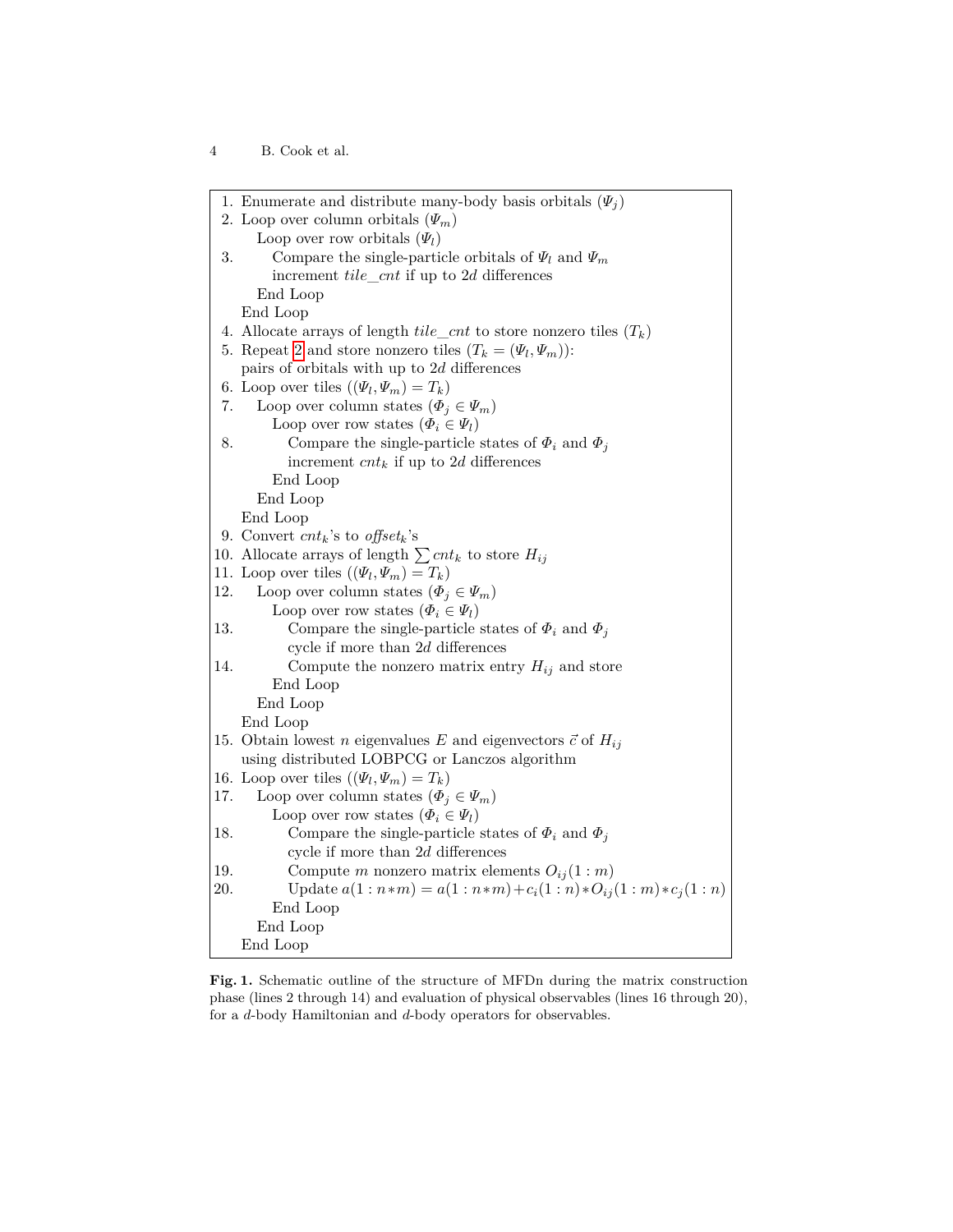Once the nonzero matrix elements are evaluated and stored, we can obtain the lowest *n* eigenvalues and eigenvectors  $\vec{c}$  using an iterative eigensolver. In MFDn we use either LOBPCG or a Lanczos algorithm with reorthogonalization, as indicated in line 15 of Fig. [1.](#page-3-0) Details of the GPU port of our LOBPCG eigensolver using OpenACC are described in Ref. [\[14\]](#page-22-3).

Finally, in lines 16 through 20 of Fig. [1](#page-3-0) we calculate *m* different physical observables using the coefficients  $c_i$  of the lowest *n* eigenvectors and *m* two-body operators. Typically, we use 8 or 16 eigenvectors, and up to *m* ∼ 16 different operators corresponding to different observables. Note that lines 16 to 18 have the same structure as lines 11 to 13, but instead of storing the nonzero matrix elements of the operators, we contract them with the *n* eigenvectors. The corresponding motif for these loops is discussed in Section [2.4](#page-13-0) below.

#### <span id="page-4-0"></span>**2.1 Matrix Sparsity Determination**

A typical loop structure in the matrix construction phase, as well as in the evaluation of observables, is shown in Fig. [2.](#page-4-1) The  $(i, j)$ <sup>th</sup> entry of the many-body Hamiltonian with a *d*-body interaction,  $H_{ij} = \langle \Phi_i | H | \Phi_j \rangle$ , can only be nonzero if the many-body states  $\Phi_i$  and  $\Phi_j$  differ by at most 2*d* single-particle states. Thus, the first step in the matrix construction (and in the evaluation of observables given by the expectation value of a *d*-body operator) is to determine which matrix elements can be nonzero. This is done in line 3 of the loop; subsequently, lines 4 and 5 indicate the actual evaluation of the nonzero matrix entry, which can be stored in memory (see line 14 of Fig. [1\)](#page-3-0) , or directly used in a matrix–vector multiply or vector–matrix–vector contraction for the calculation of expectation values (see line 20 of Fig. [1\)](#page-3-0). These are more complicated operations which are accomplished by separate (sequential) subroutine calls, the details of which are beyond the scope of this work.

- 1. Loop over column states  $(\Phi_i)$
- 2. Loop over row states  $(\Phi_i)$
- <span id="page-4-1"></span>3. Compare the single-particle states of *Φ<sup>i</sup>* and *Φ<sup>j</sup>* cycle if more than 2*d* differences
- 4. (optional) Compute the nonzero matrix entry  $H_{ij}$  and store
- 5. (optional) FMA of *Hij* with *i*th row (and *j*th column) vector element
- 6. End Loop
- 7. End Loop

**Fig. 2.** A typical loop structure in the matrix construction phase and during the evaluation of physical observables.

The localization of nonzero matrix elements involves determining which manybody basis states may be connected by the given particle rank (e. g., twobody) Hamiltonian. Given a single-particle basis with  $n_{s.p.}$  single-particle states,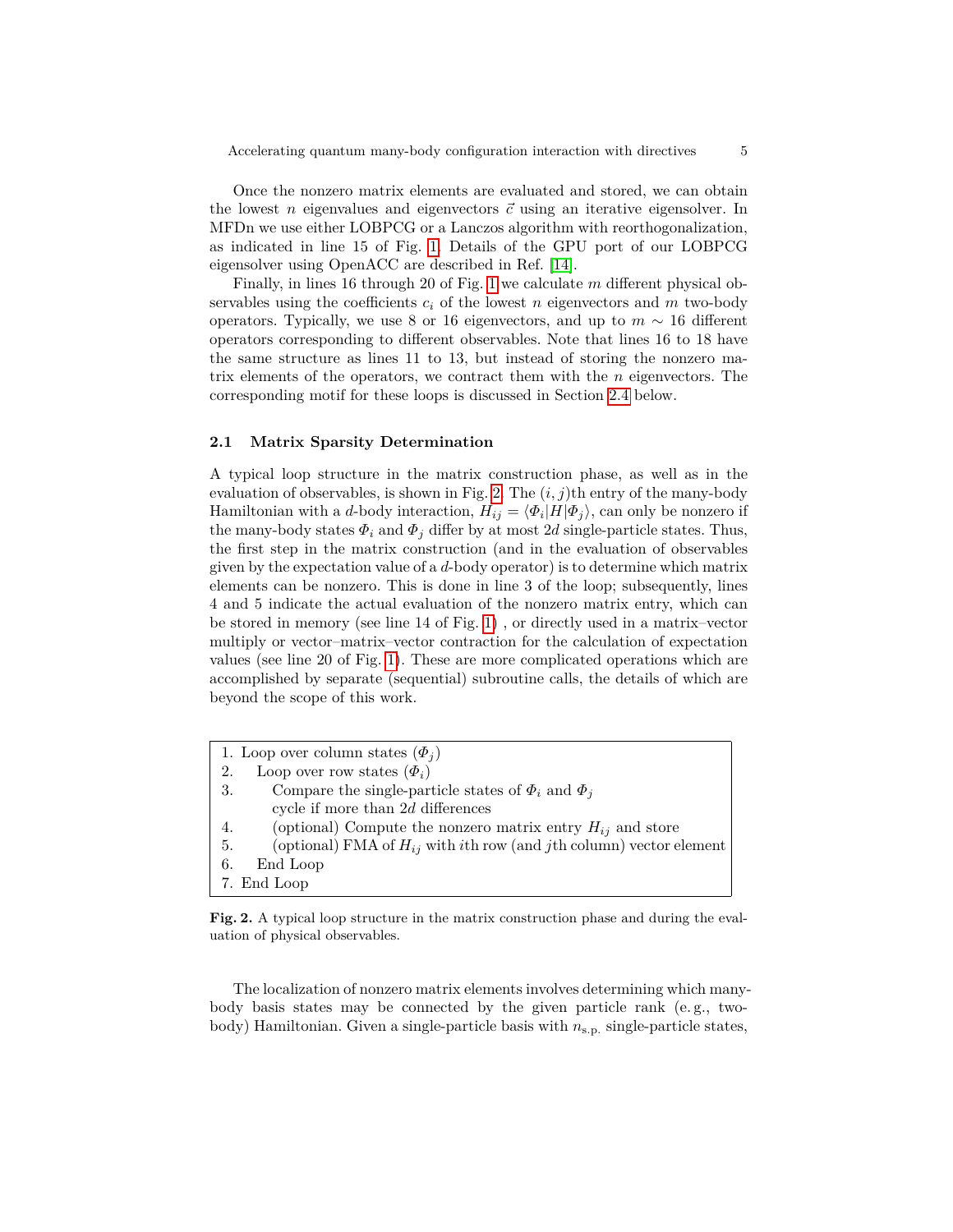a many-body basis state  $\Phi_i$  for fermionic systems can be represented by a binary string of length  $n_{\text{s.p.}}$ , denoted by  $\text{BIN}(\Phi_i)$ , where each binary bit of  $BIN(\Phi_i)$  indicates whether the corresponding single-particle state is occupied. The total number of particles in the many-body state  $\Phi_i$  is the number of 1's in  $\text{BIN}(\Phi_i)$ , i.e., the population count popcount  $(\text{BIN}(\Phi_i))$ . Information regarding all differently-occupied single-particle states between two bit-representations  $\text{BIN}(\Phi_i)$  and  $\text{BIN}(\Phi_j)$  is encoded by  $\text{BIN}(\Phi_i) \oplus \text{BIN}(\Phi_j)$ , where  $\oplus$  denotes the bitwise exclusive-or operation. The number of differently-occupied single-particle states is then popcount( $BIN(\Phi_i) \oplus BIN(\Phi_j)$ ). If both bit-representations describe states with the same number of particles, then the number of differently-occupied single-particle states is always even; with a two-body potential, only many-body matrix elements with 0, 2, or 4 differently-occupied single-particle states can be nonzero. If there are more than four differently-occupied single-particle states the matrix element must be zero.

The storage requirements of such a bit representation is proportional to the number of single-particle states, but independent of the number of particles in the system. Alternatively, one can represent an *N*-body basis state  $\Phi_i$  by an array or tuple of *N* short integers  $MBS(a_1:a_N)$  with  $a_1 < a_2 < \cdots < a_N$ , where each element  $a_i$  indicates which single-particle state is occupied. The storage requirement of this method is proportional to *N*, the number of particles, but independent of the number of single-particle states *n*s*.*p*.* . For a relatively small number of particles ( $N \sim 10-20$  in MFDn), but a large ( $n_{\rm s.p.} \gtrsim 1,000$ ) number of single-particle states, the MBS representation is more advantageous in terms of memory than storing the states as a bit representation. However, determining the differently-occupied single-particle states is significantly more complex when  $\Phi_i$  and  $\Phi_j$  are in the MBS representation (see Listing [1\)](#page-6-0). Note the factor of two to ensure consistent counts with the population count on the bit representation.

In MFDn the low-lying single-particle states are most likely to be occupied. For this reason we use a bit representation for the 64 lowest single-particle states, in combination with an array of *N* 16-bit integers  $MBS(a_1:a_N)$  to store the full many-body state. This allows for efficient filtering of pairs of states with bit arithmetic on the most likely to be occupied states while incurring minimal additional storage overhead. Our OpenACC implementation of the algorithm used to count the number of different single-particle states by first performing a population count on the 64 lowest single-particle states, followed by a detailed comparison of the MBS representation if the population count is at most 2*d*, is given in code Listings [1](#page-6-0) and [2.](#page-6-1)

OpenMP prescriptive, OpenMP loop and OpenMP loop with bind hints directives for the first and second level of parallelism in Listing [2](#page-6-1) are shown in Listings [3](#page-7-0) and [4](#page-7-1) respectively. The first level is typically mapped to cores on CPUs, thread blocks on NVIDIA GPUs and workgroups on AMD GPUs while the second level is typically mapped to SIMD lane(s) on CPUs, threads on NVIDIA GPUs and work items on AMD GPUs. Note that the comparison of the two complete many-body states is performed in a function (see Listing [1\)](#page-6-0), which needs a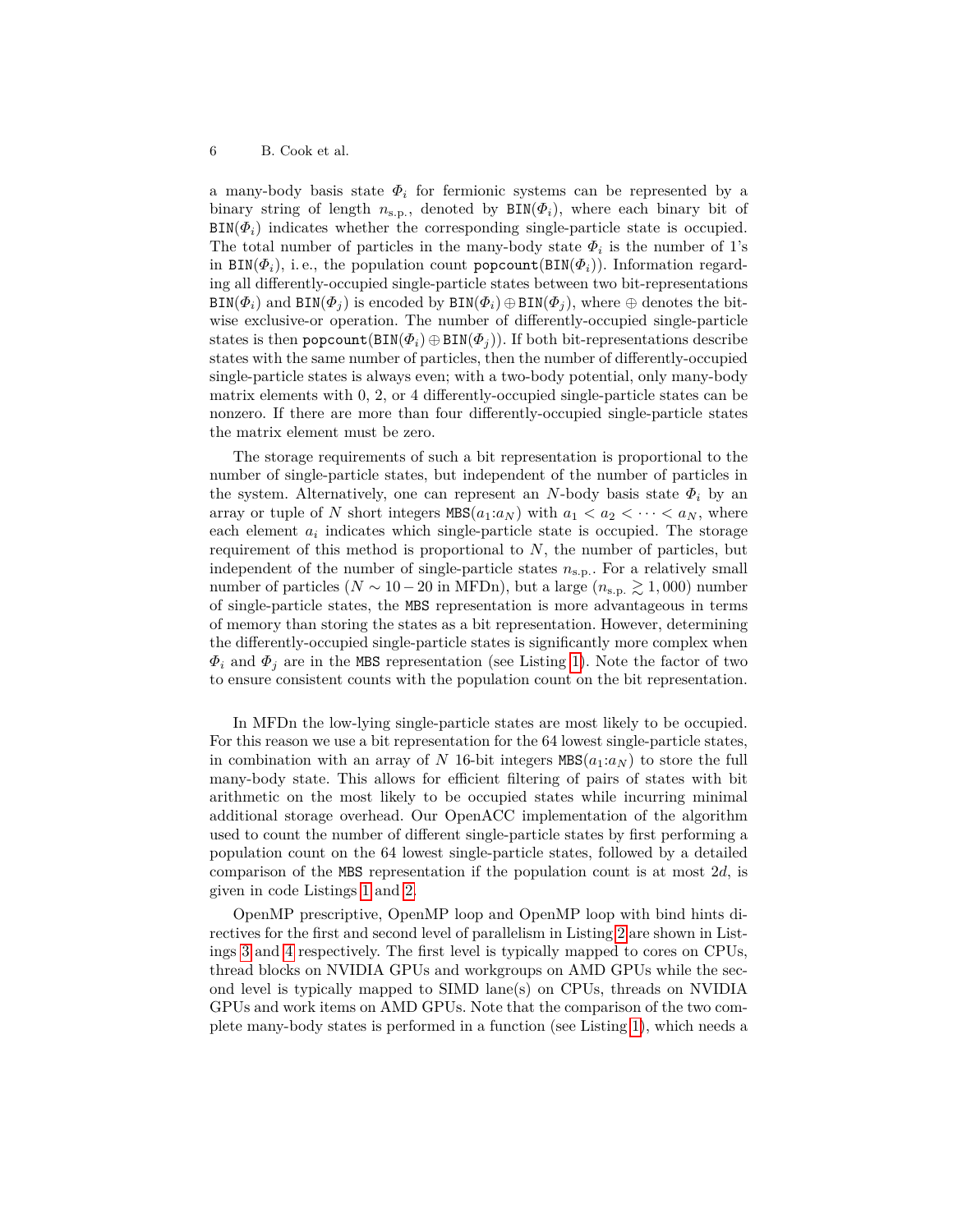Accelerating quantum many-body configuration interaction with directives

```
1 integer function count_difference(s1, n1, s2, n2)
2 integer, intent(in) :: n1, n2, s1(n1), s2(n2)
3 integer :: i1, i2, d, diffs1, diffs2
4 !$acc routine seq
5 i1 = 1
6 i2 = 17 diffs1 = 0
\sinh 2 = 09 do
10 if ( (i1 > n1) .or. (i2 > n2) ) exit
11 d = s1(i1) - s2(i2)12 if (d < 0) then
13 diffs1 = diffs1 + 1
14 i1 = i1 + 1
15 else if (d > 0) then
16 diffs2 = diffs2 + 1
17 12 = 12 + 118 else
19 i1 = i1 + 1
20 i2 = i2 + 121 end if
22 end do
23 count_difference = 2*max(diffs1, diffs2)
24 end function count_difference
```
<span id="page-6-0"></span>Listing 1: Sequential function for detailed comparison of two many-body states.

```
1 !$acc parallel loop
2 do i = 1, n
3 c = 04 !$acc loop reduction(+:c)
5 do j = 1, n6 d = popcnt(ieor(bitrep1(i), bitrep2(j)))
7 if (d > 4) cycle
\mathtt{d = count\_difference(mbstate1(:,i), np, mbstate2(:,j), np)}9 if (d \le 4) c = c + 110 end do
11 !$acc end loop
12 counts(i) = c
13 end do
14 !$acc end parallel loop
15 numnnz = sum(counts)
```
<span id="page-6-1"></span>Listing 2: Counting nonzero matrix elements with OpenACC, using both a bit representation for the first 64 single-particle states of  $\Phi_i$  and  $\Phi_j$  and a detailed comparison for the MBS representation if needed. The highlighted lines show the directives used for the two levels of parallelism.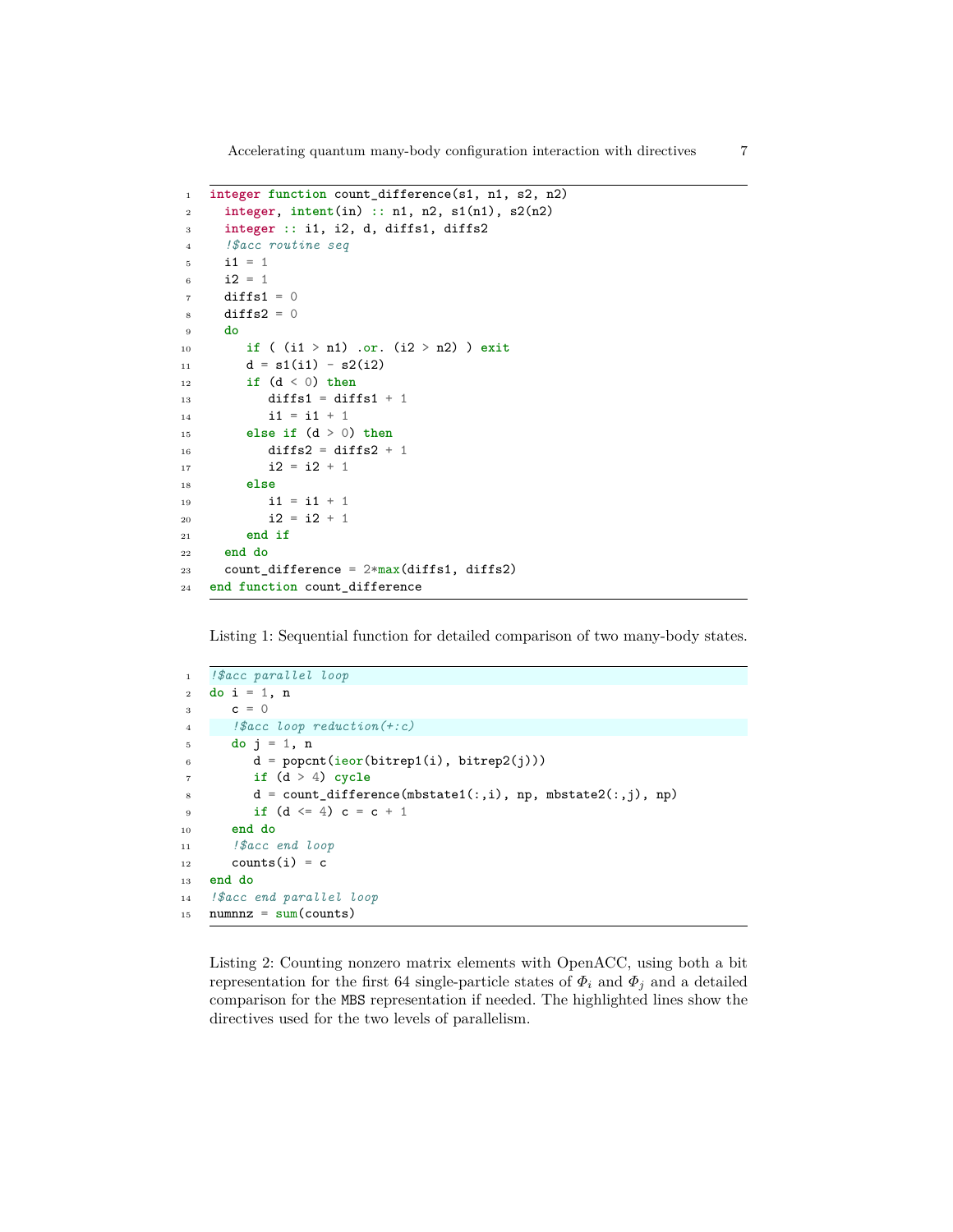```
1 !$acc parallel loop
2 !$omp target teams distribute private(d)
3 !$omp target teams loop private(d)
   4 !$omp target teams loop bind(teams) private(d)
```
<span id="page-7-0"></span>Listing 3: OpenACC, OpenMP prescriptive, OpenMP loop and OpenMP loop with hints directives to express the first level of parallelism highlighted in line 1 of Listing [2.](#page-6-1)

```
1 !$acc loop reduction(+:c)
2 !$omp parallel do reduction(+:c) private(d)
3 !$omp loop reduction(+:c) private(d)
   4 !$omp loop bind(parallel) reduction(+:c) private(d)
```
<span id="page-7-1"></span>Listing 4: OpenACC, OpenMP prescriptive, OpenMP loop and OpenMP loop with hints directives to express the second level of parallelism highlighted in line 4 of Listing [2.](#page-6-1)

!\$acc routine seq directive so that the OpenACC loops in Listing [2](#page-6-1) do indeed get parallelized; with OpenMP there is no need for a similar directive when the routine is defined in the same compilation unit, though !\$omp declare target may be used when this is not the case.

For our performance tests we used many-body states with 4, 8, 12, 16 and 20 particles, 128 single-particle states, and a bit representation based on only the lowest 64 single-particle states. We randomly generated many-body states biased towards the lowest states, and counted the number of nonzero matrix elements for a two-body interaction. We present in Figs. [3](#page-8-0) and [4](#page-8-1) results with 8 particles as the density of nonzeros (median density was  $6 \times 10^{-6}$ ) most closely represents the regime of interest for MFDn. Note that fewer particles with the state generation scheme correspond to more nonzero elements and more particles result in fewer nonzero elements. For comparison and correctness, we also ran two additional versions: a version without the popcount on the bit representation, as well as a version with a complete bit representation of all 128 single-particle states and using exclusively the popcount on this extended bit representation.

Figure [4](#page-8-1) shows the performance of the bit representation and combined versions of the counting routines on MI100 and A100 GPUs implemented with OpenACC and OpenMP. On NVIDIA and AMD GPUs the OpenACC directives provide the best performance in most cases. In several instances there were performance issues when a function or subroutine call was introduced: particularly with OpenMP, usually manifest as a failure to generate parallel code for the second level of parallelism. In the case of !\$omp loop directives we found that it was necessary to include bind annotations to recover the performance obtained by the OpenACC implementations on NVIDIA GPUs. The performance difference between all versions and implementations is shown in Fig. [3.](#page-8-0)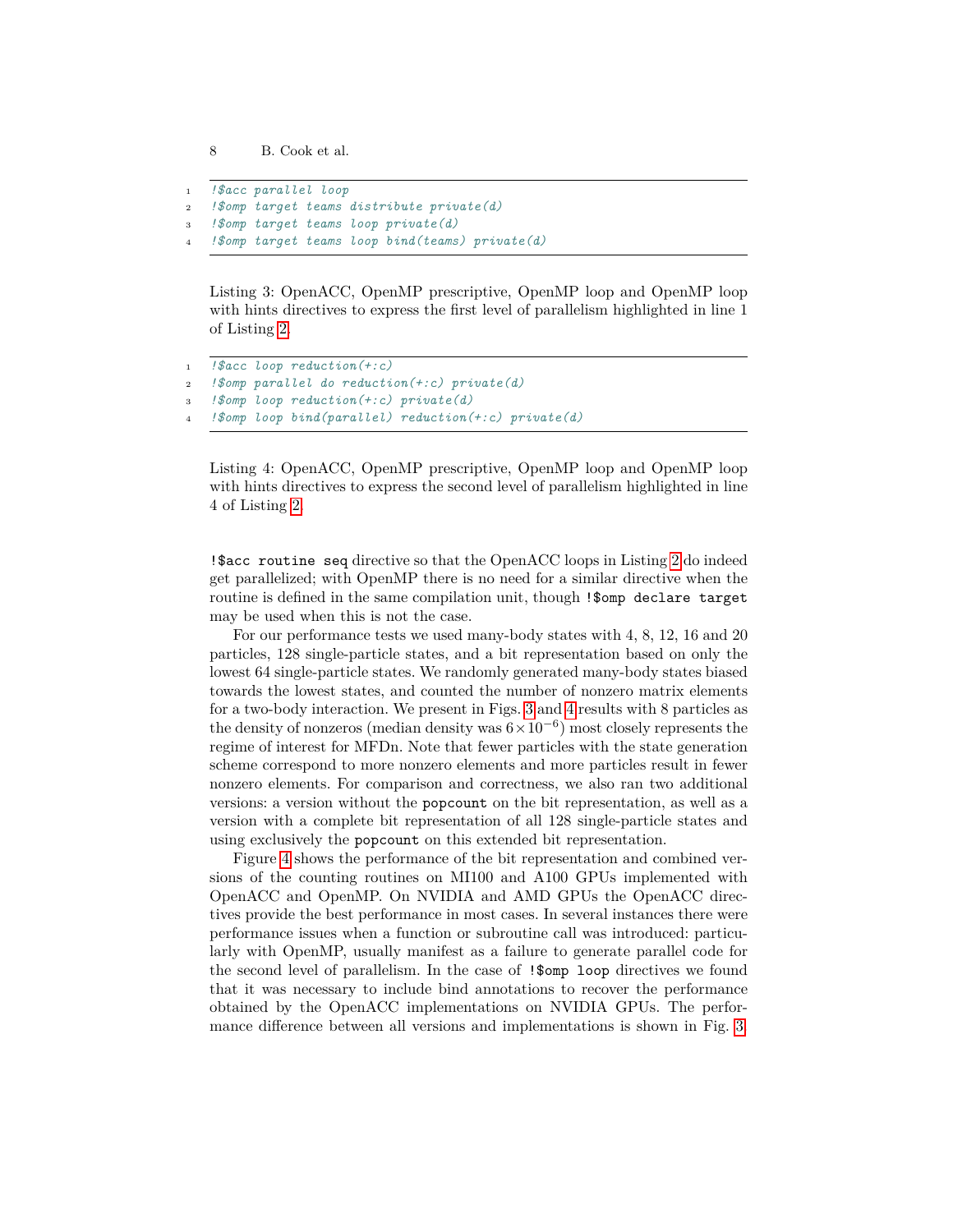

<span id="page-8-0"></span>**Fig. 3.** Performance of interacting state counting routines on A100 with 8 particles (median density of nonzero elements is  $\sim 6 \times 10^{-6}$ ). The vertical axis shows the number of state comparisons made per second, rate  $= n^2$ /time (higher is better).



<span id="page-8-1"></span>**Fig. 4.** Performance of bit representation only and combined interacting state counting routines on A100 and MI100 with 8 particles (median density of nonzero elements is 0*.*000006). The vertical axis shows the number of state comparisons made per second, rate  $= n^2$ /time (higher is better).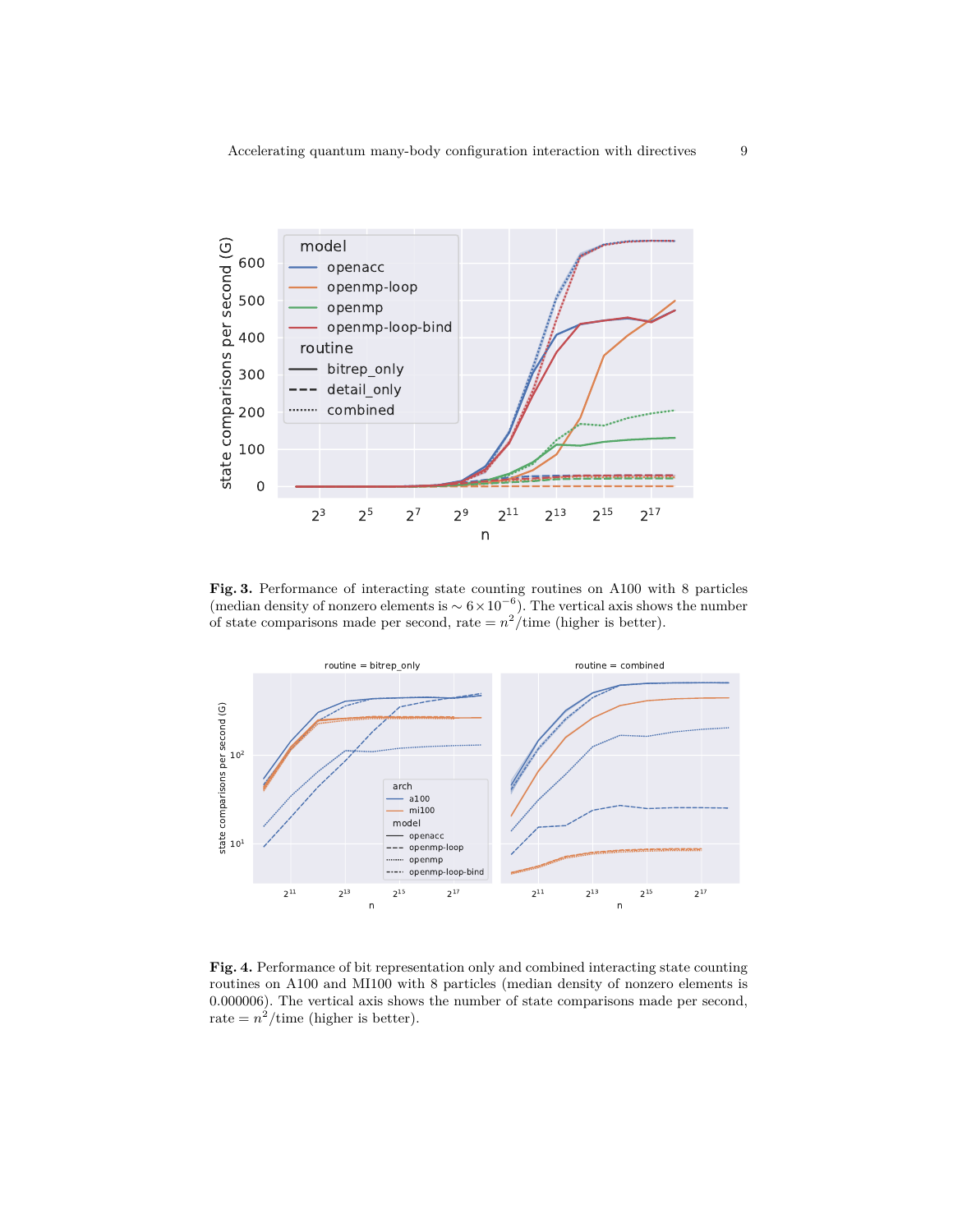On NVIDIA platforms we found there is overhead associated with OpenMP with prescriptive !\$omp target teams distribute and !\$omp parallel do directives compared to the !\$omp loop directives. The compiler parallelizes on both teams and threads, but shows reduced performance. This is likely due to the additional semantic constraints for the !\$omp parallel directive introducing some overhead in code generated by the compiler.

#### <span id="page-9-1"></span>**2.2 Parallel prefix sum**

On multi-core CPUs, it is often convenient to use private arrays – and as long as there is sufficient memory, there is no intrinsic limitation on the private array size. In practice, it is limited by the OMP\_STACKSIZE which the user can increase from its default value if necessary. Further, the use of thread-private arrays can often result in good performance as it helps ensure cache locality on CPUs. However, the situation on GPUs is different. Although private arrays can be used in both OpenACC and with OpenMP offload, there are more limitations on the size of such private arrays and/or on the number of gangs/teams or vector length one can use, due to the order of magnitude more parallelism available in GPUs. In particular in inner loops, private arrays should be avoided or limited to small arrays with only a handful of array elements; and even at the gang/team level, large arrays with (tens of) thousands of array elements severely limits the number of gangs/teams one can use.

In order to reduce (or better, completely avoid) the need for private arrays, it can be useful to convert counts, such as the counts of nonzero matrix elements discussed in Section [2.1,](#page-4-0) into offsets, so that one can use a single large shared array with appropriate offsets, instead of many allocatable private arrays. Specifically, converting counts  $x_i$  into offsets  $y_i$  can be implemented as

$$
y_{i+1} = \sum_{j=0}^{i} x_j = y_i + x_i \tag{1}
$$

with  $y_1 = 0$ , and is often referred to as a prefix sum or cumulative sum or scan. Here we focus on addition of integers, but in general only a binary associative operator is required.

On CPUs this operation is fast, and furthermore OpenMP 5.0 introduced a scan directive that extends reductions. However, this feature is not currently

```
1 !$acc serial present(x,y)
2 y(1) = 03 do i = 1, n-1
      y(i+1) = y(i) + x(i)5 end do
6 !$acc end serial
```
<span id="page-9-0"></span>Listing 5: Serial prefix sum with OpenACC.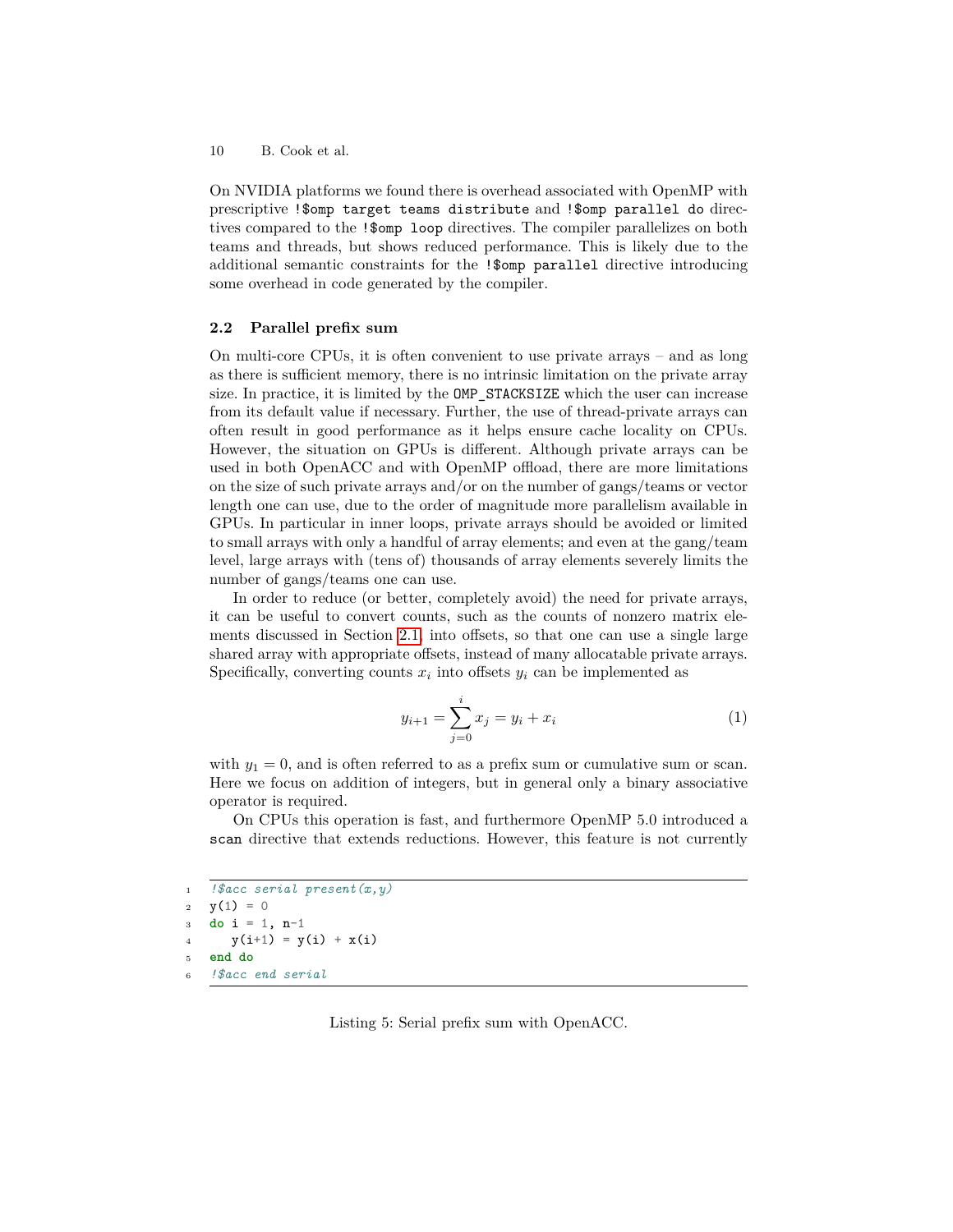<span id="page-10-0"></span>1: **for**  $p \leftarrow 0$ ,  $\log_2 n - 1$  **do**  $\geq$  sweep up (or reduce)<br>2: **for**  $j \leftarrow 0, n - 1$  by  $2^{p+1}$  **do**  $\geq$  parallel **for**  $j$  ← 0,  $n-1$  by  $2^{p+1}$  **do** *<sup>p</sup>*+1 **do** *.* parallel 3:  $y(j+2^{p+1}) \leftarrow y(j+2^p) + y(j+2^{p+1})$ 4: **end for** 5: **end for** 6:  $x(n) \leftarrow 0$ 7: **for**  $p \leftarrow \log_2 n, 0$  **do .** Sweep down 8: **for**  $j \leftarrow 0, n-1$  by  $2^{p+1}$  do *<sup>p</sup>*+1 **do** *.* parallel 9:  $tmp \leftarrow y (j + 2^p)$ 10:  $y(j+2^p) \leftarrow y(j+2^{p+1})$ 11: *y*  $(j + 2^{p+1}) \leftarrow tmp + y (j + 2^{p+1})$ 12: **end for** 13: **end for**

**Algorithm 1** Work-efficient parallel prefix sum (Algos. 3 and 4 of Ref. [\[8\]](#page-21-7))

supported for GPUs by the compilers tested in this work. OpenACC provides no equivalent directive. We note that production quality implementations of this operation may be available in  $C++$  libraries such as Thrust [\[6\]](#page-21-8) or Kokkos [\[1\]](#page-21-9), but that including C++ or vendor specific frameworks in a Fortran code with a goal of portability introduces significant maintenance costs. In many cases it is preferable to avoid data transfers between the host and accelerator, even at the cost of inefficient use of the device. With OpenACC's !\$acc serial directive a potentially expensive data transfer can be avoided as shown in Listing [5.](#page-9-0) Generally one should consider a performance model that includes bandwidth between host and device, performance on either host and device and the potential for any latency/ blocking effects introduced by the data motion when considering an implementation.

For prefix sums over large sequences, a parallel implementation can realize significant speedups. We note that in MFDn the offsets can be reused many times so that the overall impact for the application run time is small, but this common primitive can be found in many applications [\[3\]](#page-21-10). A work-efficient algorithm for a parallel scan is shown in Algorithm [1](#page-10-0) - the work-efficient algorithm consists of an up and down sweep [\[3,](#page-21-10) [8\]](#page-21-7). The main idea is to sweep up and down a binary tree of the input data. The "up" or "reduce" sweep proceeds from the leaves to the root, computing partial sums in place. In the "down" sweep phase the binary tree is traversed from the last element down (root) to the leaves.

An implementation of Algorithm [1](#page-10-0) in OpenACC is shown in Listing [6.](#page-11-0) As written it assumes power of two arrays; non-power of two arrays can be padded with zeros. We note that there are many possible further optimizations and refer interested readers to Refs. [\[3,](#page-21-10) [8\]](#page-21-7). In OpenACC, each parallel region will result in a new kernel launch, but with the async clause we can queue them all in non-blocking manner and rely that they will be executed in order. A similar approach can be implemented in OpenMP with nowait and depend clauses. Figure [5](#page-12-1) shows the performance of serial and parallel prefix sum with OpenACC on A100, V100, and Skylake. Unfortunately the Cray compiler's partial support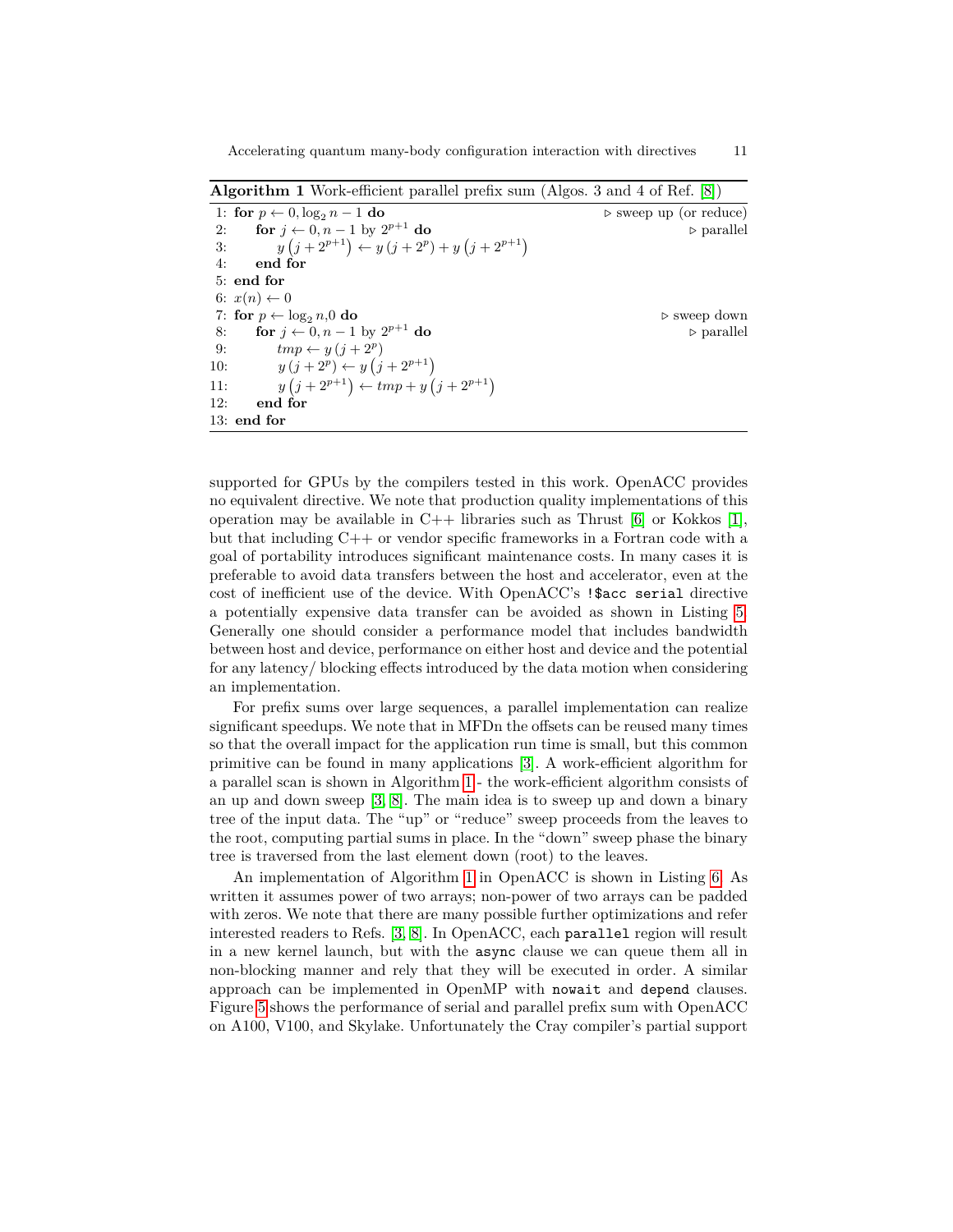```
1 !$acc data present(x,y)
2 !$acc parallel loop async
3 do j = 1, n
4 y(j) = x(j)5 end do
6 !$acc end parallel
7 offset = 1
8 ! sweep up, reduction in place
9 do while (offset < n)
10 !$acc parallel loop firstprivate(offset) present(y) async
11 do concurrent (j=0:n-1:2*offset)
12 y(j + 2*)offset) = y(j + 0)ffset) + y(j + 2*)offset)
13 end do
14 !$acc end parallel
15 offset = 2*offset
16 end do
17 ! sweep down, complete the scan
18 !$acc serial async
19 y(n) = 020 !$acc end serial
21 offset = rshift(offset, 1)22 do while(offset > 0)
23 !$acc parallel loop firstprivate(offset, tmp) present(y) async
24 do concurrent(j=0:n-1:2*offset) local(tmp)
25 tmp = y(j + \text{offset})26 y(j + offset) = y(j + 2*offset)
27 y(j + 2*offset) = tmp + y(j + 2*offset)28 end do
29 !$acc end parallel
30 offset = rshift(offset, 1)
31 end do
32 !$acc wait
33 !$acc end data
```
<span id="page-11-0"></span>Listing 6: Parallel scan with OpenACC corresponding to Algorithm [1](#page-10-0)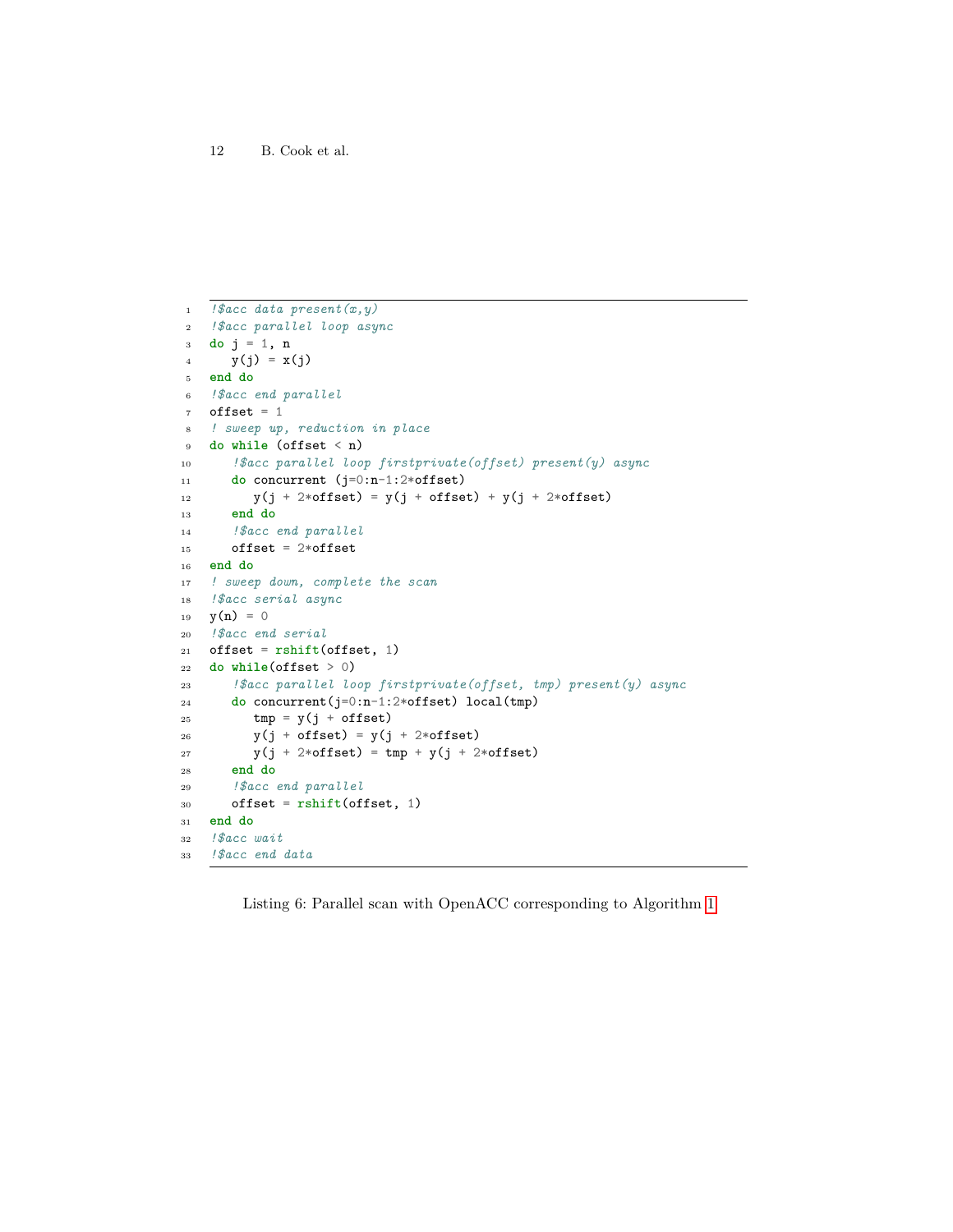

<span id="page-12-1"></span>**Fig. 5.** Performance of prefix sum implemented with OpenACC on different architectures in parallel and serial (lower is better).

for OpenACC 2.6 does not include the serial directive so we do not include MI100 results for these implementations. For large arrays on A100 GPUs the parallel implementation can be over 500x faster than a serial implementation. This demonstrates the importance of support for serial work on accelerators (and corresponding constructs) for productivity, support for asynchronous work for performance and the desirability of a good language/ library support for parallel primitives such as prefix sums.

#### <span id="page-12-0"></span>**2.3 Filling shared arrays**

After an initial pass to obtain the nonzero counts and offsets as described in Sections [2.1](#page-4-0) and [2.2](#page-9-1) a second pass is often performed to store relevant information such as a row or column index, or the nonzero value, into a global (shared) array, see e.g. line 14 of Fig. [1.](#page-3-0) Since we are using a multilevel hierarchical structure for the sparse matrix, this motif appears in several situations, not only for the matrix elements themselves. Generally there are two levels of parallelism: an outer loop, with no data dependencies, and an inner loop, where order does not matter but there is a dependency. The outer loop alone typically has enough parallelism to saturate a CPU but not a GPU.

On GPUs, OpenACC directives can be used to efficiently implement such a motif as shown in Listing [7.](#page-13-1) Equivalent directives are available in OpenMP. The !\$acc atomic capture directive ensures that the value of the shared array element indx(i) gets incremented by one and assigned to the local (private) variable k, which can then be used as an index for filling the desired array with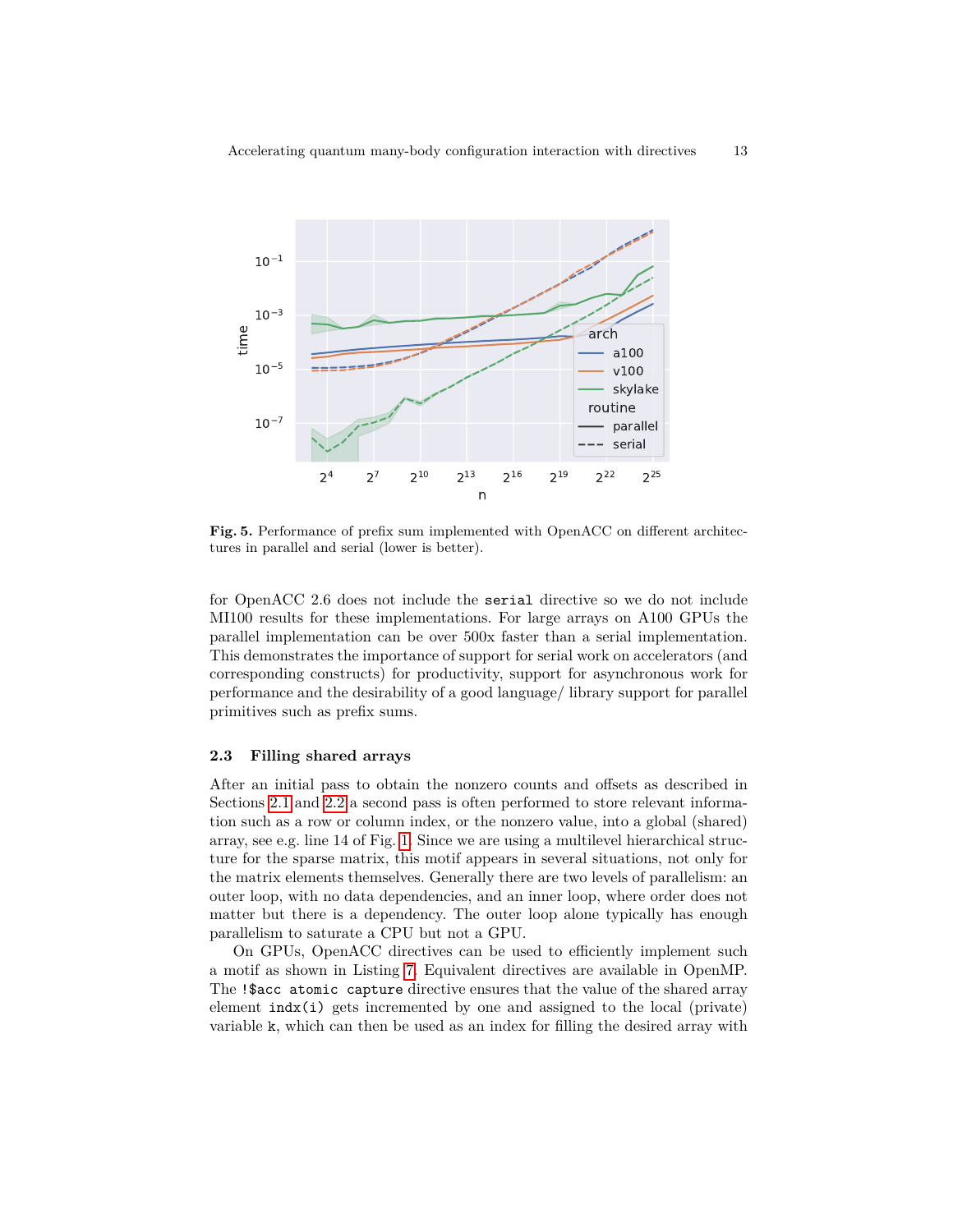```
14 B. Cook et al.
```

```
1 !$acc parallel loop
2 do i = 1, n
3 indx(i) = offset(i)
4 !$acc loop device_type(host) seq
5 do j = 1, m
6 if (mod(j,p) == 0) then
7 !$acc atomic capture
s indx(i) = indx(i) + 1
9 \qquad k = \text{ind}x(i)10 !$acc end atomic
11 \ar{r(k)} = j12 end if
13 end do
14 end do
15 !$acc end parallel
```
Listing 7: Filling shared arrays on GPUs using OpenACC.

<span id="page-13-1"></span>the appropriate value. On GPUs the performance penalty attributed to atomic operation in the inner loop is rather modest, and the exposed parallelism of the inner loop overwhelms this penalty, resulting in significant speedup over CPUs as shown in Fig. [6.](#page-14-0)

The same source code can also be compiled for and run on CPUs. On CPUs, when the parallelism available in the outermost level is sufficient, we can indicate that the inner loop should be sequential with the addition of the !\$acc device\_type(host) seq clauses. Unfortunately, the OpenACC specification does not support the !\$acc device\_type clause on !\$acc atomic constructs. The performance of Listing [7](#page-13-1) on multiple architectures is shown in Figure [6.](#page-14-0) With the atomic operation explicitly in the inner loop, this implementation performs worse on CPUs than necessary despite there being no contention between threads on the atomic operations due to the overhead of atomic semantics. In OpenMP 5.0 metadirective was introduced to support this use case, but compiler support is not available at the time of writing. In principle, declare variant in OpenMP or runtime calls in OpenACC to selectively choose between multiple subroutine versions could be used to enable performance on CPUs and GPUs with a single source at the expense of code duplication. Otherwise use of the preprocessor would be required.

#### <span id="page-13-0"></span>**2.4 Array Reductions**

Finally, to compute physical observables one needs to calculate the expectation values of the corresponding operators  $O_k$  (see line 20 of Fig. [1\)](#page-3-0):

$$
a_k = \sum_{ij} x_i (O_k)_{ij} y_j . \qquad (2)
$$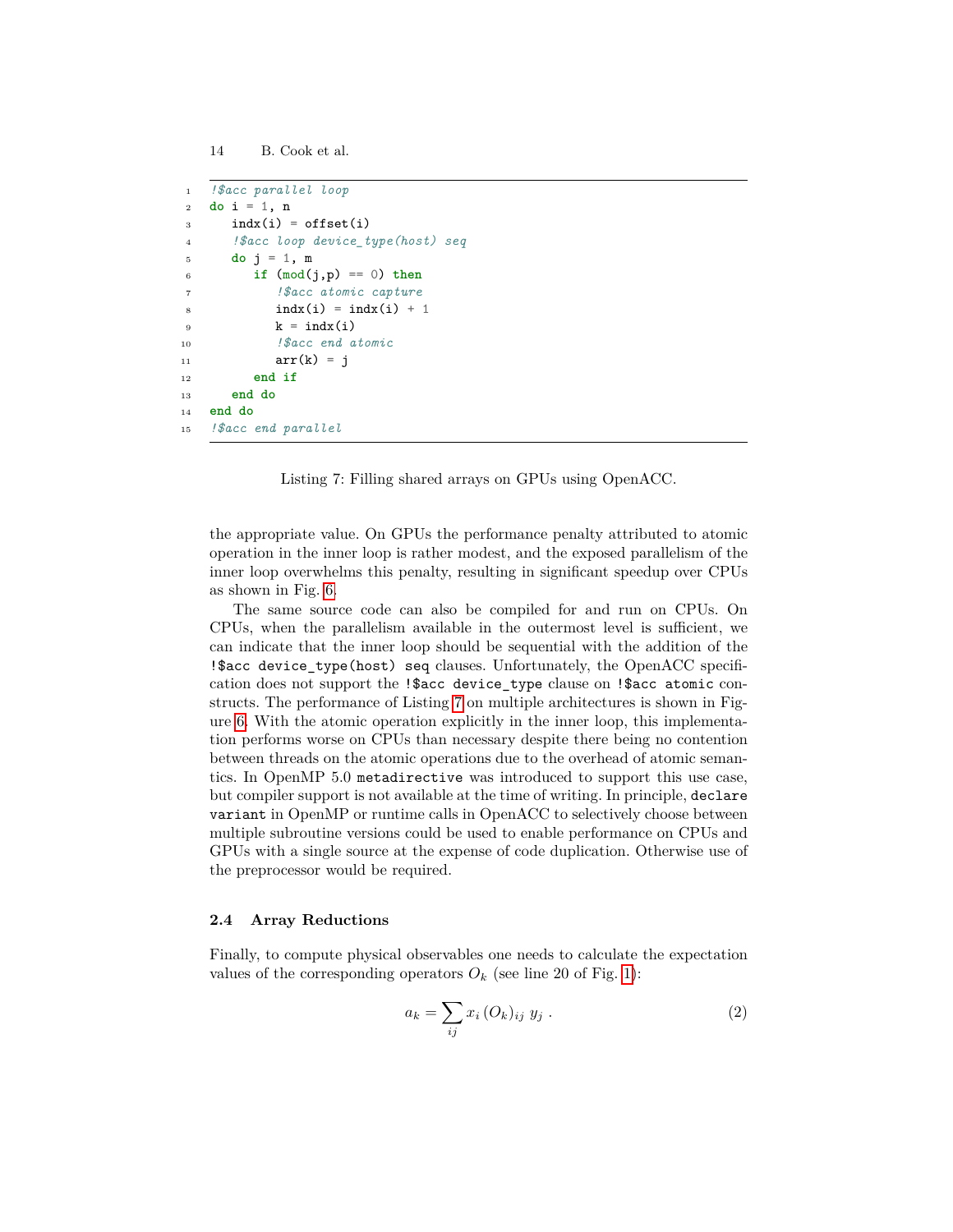

<span id="page-14-0"></span>**Fig. 6.** Performance of filling a shared array with OpenACC (Listing [7\)](#page-13-1) with  $m = 512$ and  $p = 1$  on MI100, A100, V100 and Skylake (lower is better).

In practice this requires a reduction of an array with a small number of elements. In the context of the MFDn application the array is typically of dimension  $m \in$ [8*,* 256]. Here we consider a simplified version of the motif (shown in Listing [8\)](#page-15-0) that omits the check if two many-body states interact and any computation of additional physical matrix elements in order to explore programming model support for the motif. In this application trading memory for performance as in [\[9\]](#page-21-11) is undesirable since it will limit scaling to large problems on full systems. We consider 3 implementations for "small" array reductions:

- **–** reduction clauses with array arguments;
- **–** atomic updates to individual array elements;
- **–** generating a scalar reduction for each element of the array with fypp.

**direct array reduction support** Both the OpenACC 2.7+ and OpenMP 4.5+ specifications support arrays as arguments to reduction clauses in directives. However, compiler support for these features varies. With OpenACC, the Cray compiler only provides partial OpenACC 2.6 support and array reductions were not introduced until 2.7. The NVIDIA compiler also does not support arrays in reduction clauses with OpenACC. With OpenMP both Cray and NVIDIA compilers support array reductions. However, this feature was only introduced in NVIDIA's 21.7 release. With Cray the compiler warns, "An OpenMP teams construct with an array reduction is limited to a single team." With OpenMP, the NVIDIA compiler encounters a run time error as the array size is increased,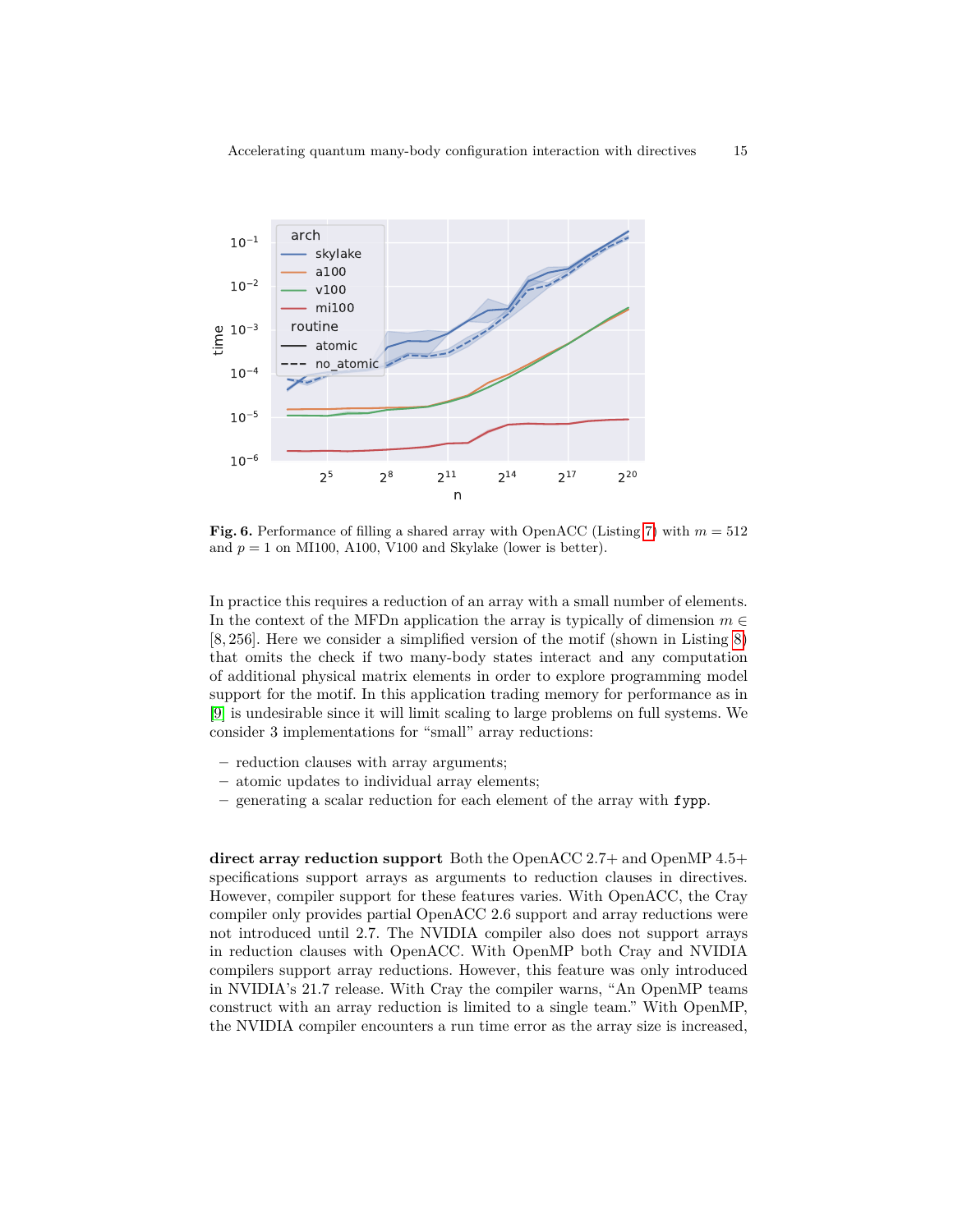```
16 B. Cook et al.
```

```
1 !$acc parallel loop collapse(2) reduction(+:a)
2 do i = 1, n
3 do j = 1, n
4 do k = 1, m
5 a(k) = a(k) + x(k,i) * y(k,j)6 end do
7 end do
8 end do
9 !$acc end parallel
```
<span id="page-15-0"></span>Listing 8: Array reduction: array variable in a reduction clause.

```
1 !$acc parallel loop collapse(3)
2 do i = 1, n3 do j = 1, n4 do k = 1, m
5 !$acc atomic
6 a(k) = a(k) + x(k,i) * y(k,j)7 !$acc end atomic
        8 end do
9 end do
10 end do
11 !$acc end parallel
```
Listing 9: Array reduction: atomic updates

<span id="page-15-1"></span>or fails to compile when managed memory is used. Figure [7](#page-16-0) shows the performance of array reduction on A100, MI100 and Skylake CPUs respectively where supported. Performance of array reductions was only competitive with other solutions on Skylake.

**array reduction with atomics** With atomic constructs we are able to compile a single version for all architectures. Compared to the case in Section [2.3](#page-12-0) where there is no contention, when  $n \gg m$ , the contention is quite high which results in a significant performance penalty compared to an optimized reduction algorithm on the Skylake CPU as seen in the top panel of Fig. [7.](#page-16-0) Our results indicate that the implementation shown in Listing [9](#page-15-1) can achieve reasonable performance on GPUs but not CPUs. We also note that there is an additional danger with the use of collapse with many loops, the combined iteration space may manifest a integer overflow for realistic array sizes if 32 bit integers are used as loop indices even though no individual loop overflows in a serial implementation.

**generated scalar reductions** In the case of small arrays another approach is to use a preprocessor that enables templating and metaprogramming such as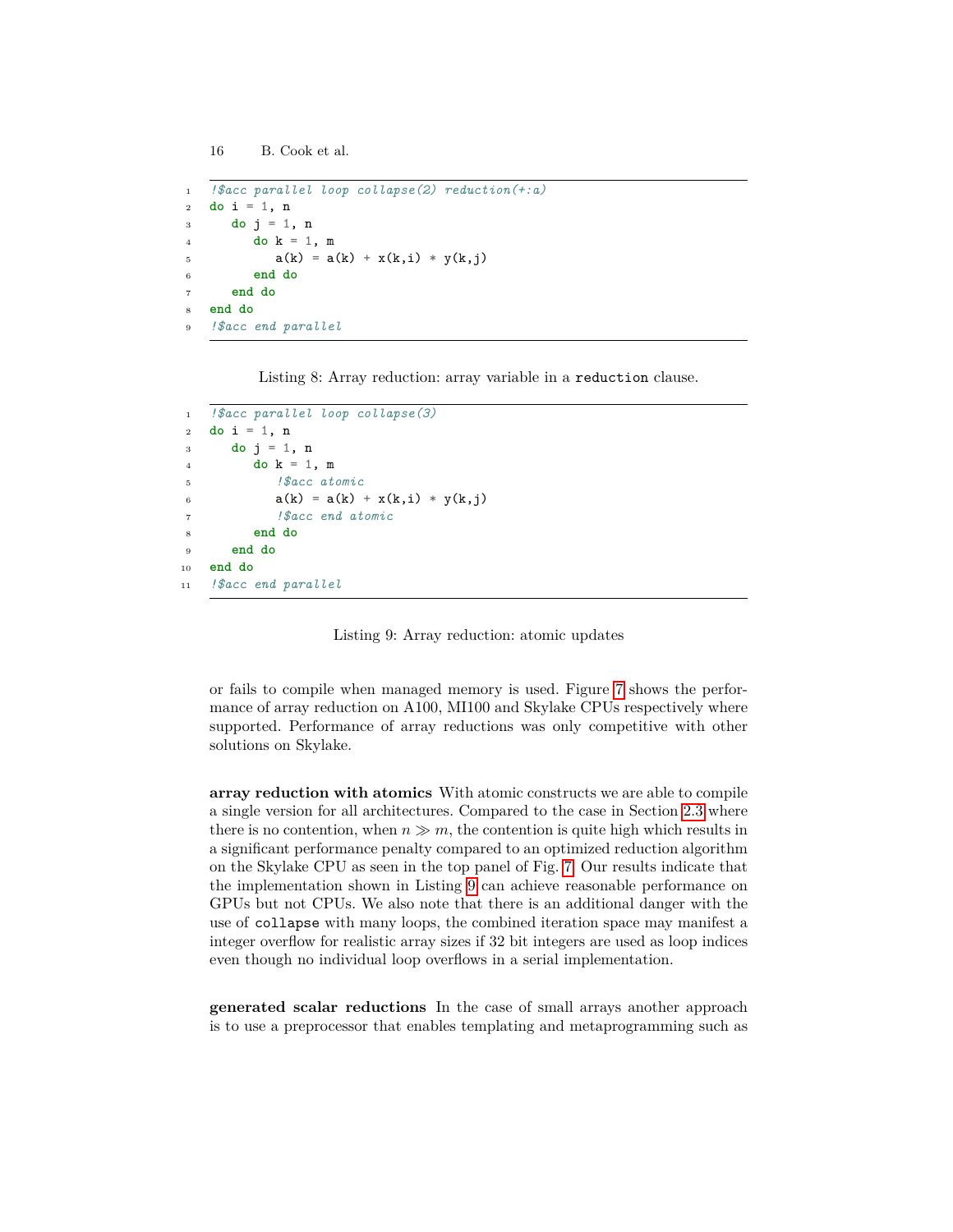

<span id="page-16-0"></span>**Fig. 7.** Performance of array reduction with array size of 64 (higher is better). *Top:* On Skylake CPUs; *Middle:* On A100, where we encountered run time errors for  $n > 2<sup>5</sup>$  with OpenMP array reduction and a compile error with OpenMP with loops; *Bottom:* On MI100, where for  $mn^2 \geq 2^{32}$  there appears to be a correctness error due to integer overflow on the collapsed loops with the Cray compiler.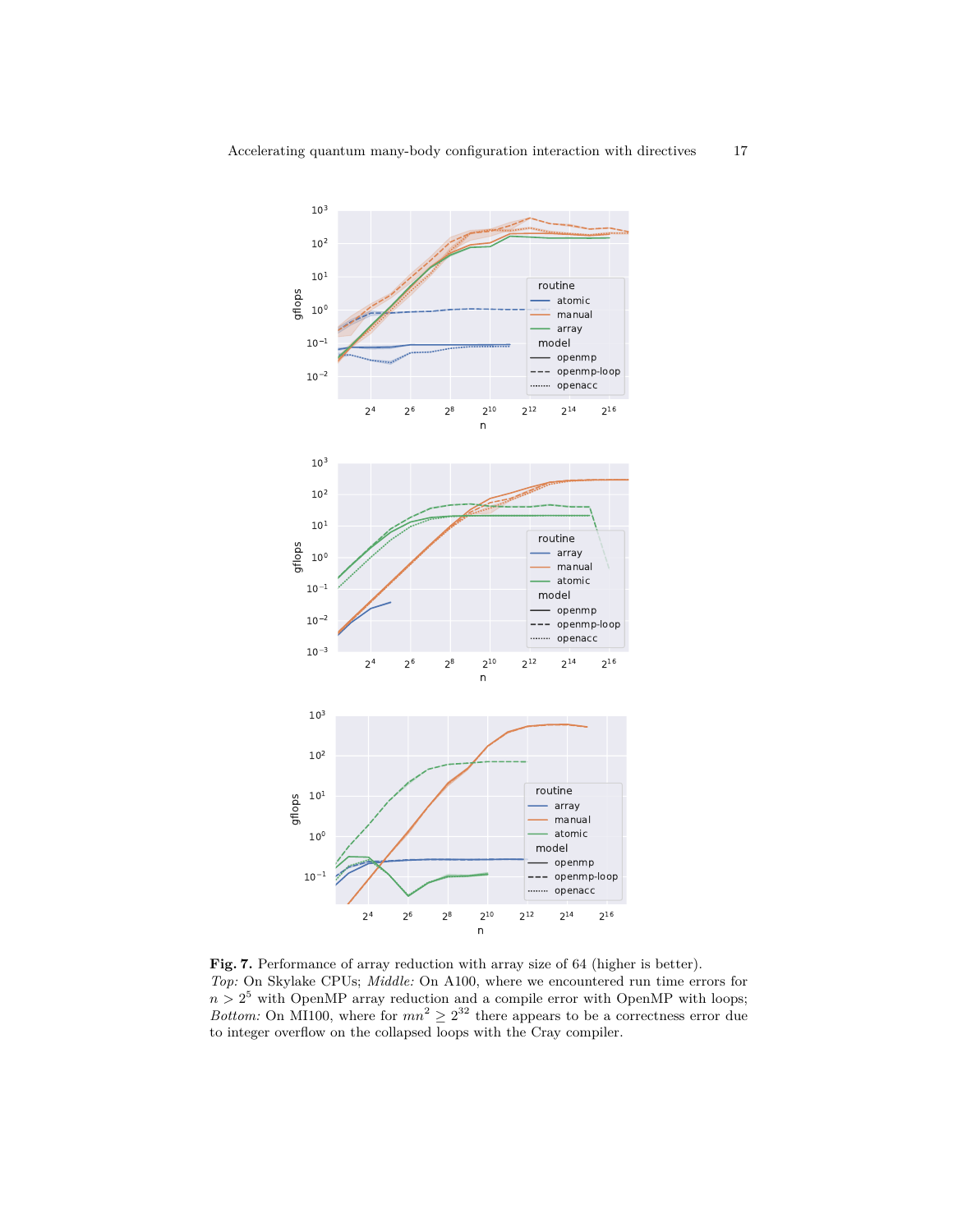fypp to generate routines that implement a scalar reduction for each element of the array as in Listings [10](#page-18-0) and [11.](#page-19-0) As shown in Fig. [7](#page-16-0) this approach achieves good performance on all architectures. However, this approach works for small arrays, but as array size is increased runs into several issues either with directive line length (NVIDIA) or compiler register allocation routines (HPE/Cray). Further it can result in significant undesirable cognitive and compilation time overhead. In summary no one method for array reductions is best in all situations, but in this case the manually generated reductions on scalars with OpenACC give the best overall cross-platform performance.

## **3 Conclusion and Outlook**

We highlighted several important features of programming for accelerators with directives that were key for an efficient GPU accelerated port of MFDn. Further we explored the performance implications of these modifications with CPUs and with multiple GPU and compiler vendors.

Avoiding use of private arrays in a production application that has undergone several years of optimization for multicore CPU platforms was a key challenge. The conversion of counts to offsets followed by indexing of shared array in a way that preserves CPU performance while enabling GPU offload was a key pattern that involved restructuring of many key data structures and routines in the application.

Our key points for application developers can be summarized as: avoid private arrays; check compiler diagnostic output to ensure parallel code is in fact generated; carefully check correctness along with performance; and be mindful of atomic operations when developing single source code for CPU and GPU architectures.

Our findings have shown several shortcomings of both the OpenACC and OpenMP specification/implementation with respect to specialization of code for different architectures that can hopefully be addressed in future editions of those specifications and compilers. Finally, we have identified several areas and motifs that compiler vendors may use to improve their products.

#### **Acknowledgements**

This work is supported by the U.S. Department of Energy (DOE) under Award Nos. DE-FG02-95ER40934 and DE-SC0018223 (SciDAC/NUCLEI), and by the DOE Office of Science, Office of Workforce Development for Teachers and Scientists, Office of Science Graduate Student Research (SCGSR) program (administered by the Oak Ridge Institute for Science and Education (ORISE), managed by ORAU under contract number DE-SC0014664).

This research used resources of the National Energy Research Scientific Computing Center (NERSC), a DOE Office of Science User Facility located at Lawrence Berkeley National Laboratory, operated under Contract No. DE-AC02-05CH11231, as well as resources of the Oak Ridge Leadership Computing Facility at the Oak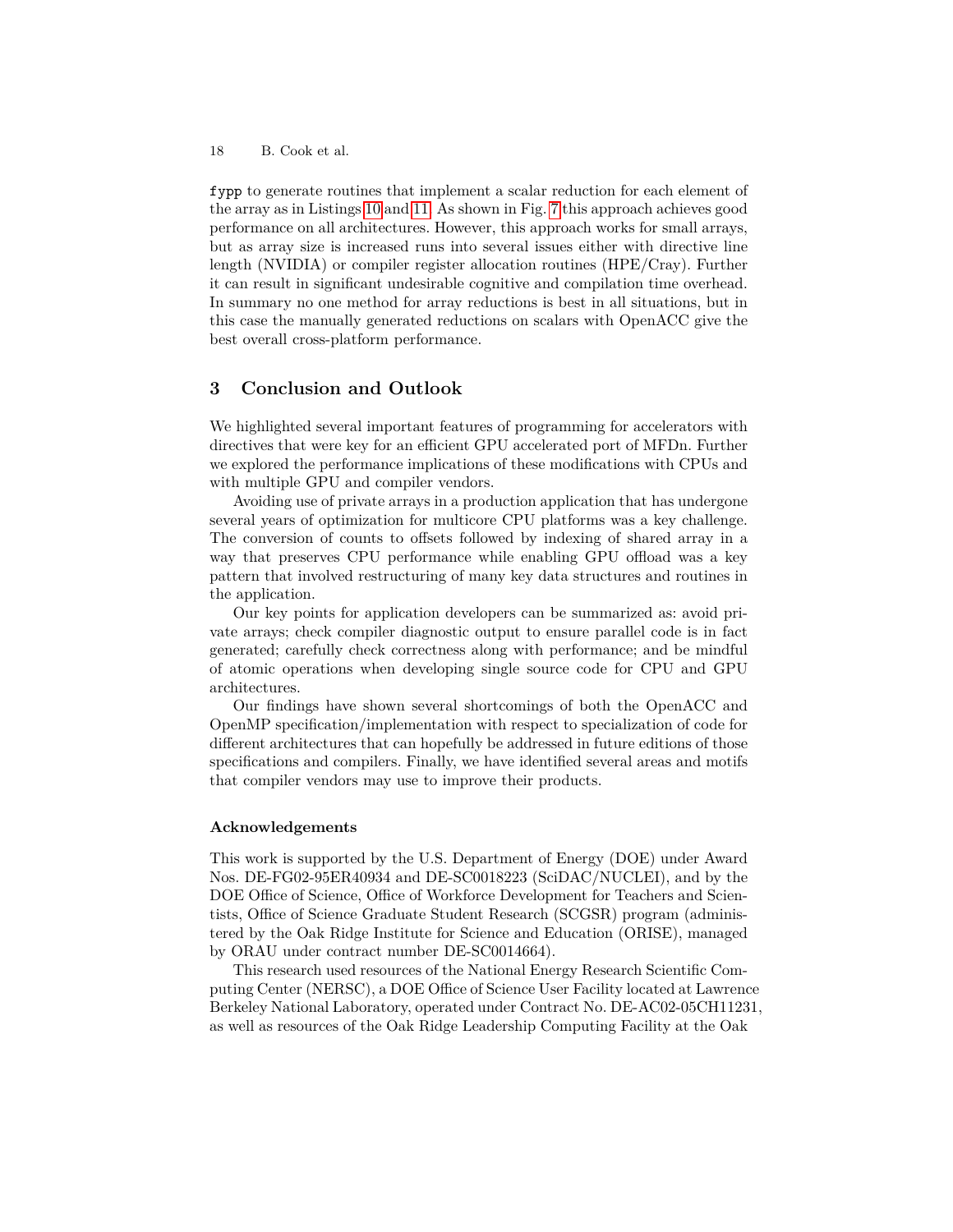```
1 #:def CSV(x,n)
 2 \mathfrak{F}\{\cdot\,,\cdot\,,\cdot\,\text{join}(f''\{x\}\{i\}'' \text{ for } i \text{ in } range(1, n+1))\}3 #:enddef CSV
 4 #:for num_elements in range(2, max_elements+1)
 5 subroutine reduction$ {\mum_elements \Ref{\same (x, y, a, n, dt)
 \overline{\phantom{a}} integer, parameter \overline{\phantom{a}} : \overline{\phantom{a}} = \overline{\phantom{a}} \overline{\phantom{a}} \overline{\phantom{a}} = \overline{\phantom{a}} \overline{\phantom{a}} \overline{\phantom{a}} = \overline{\phantom{a}} \overline{\phantom{a}} = \overline{\phantom{a}} \overline{\phantom{a}} = \overline{\phantom{a}} = \overline{\phantom{a}} = \overline{\phant7 integer, intent(in) :: n
 8 real(sp), dimension(m, n), intent(in) :: x, y
 9 real(sp), intent(out) :: a(m)
10 integer :: i,j
11 real(dp) :: t0
12 real(dp), intent(out) :: dt
13 #:for i in range(1, num_elements+1)
14 real(sp) :: a${i}$
15 #:endfor
16 !$acc data present(x,y)
17 t0 = wtime()
18 #:for i in range(1, num_elements+1)
19 a\sqrt[3]{\{i\}\}\ = a(\sqrt[3]{\{i\}\}\})20 #:endfor
21 !$acc parallel loop collapse(2) &
22 !$acc reduction(+:${CSV("a",num_elements}$)
23 do i = 1, n
24 do j = 1, n
25 #:for i in range(1, num_elements+1)
26 a${i}$ = a${i}$ + x(${i}$,i) * y(${i}$,j)
27 #:endfor
28 end do
29 end do
30 !$acc end parallel
31 #:for i in range(1, num_elements+1)
32 a(\sqrt{3}i) = a\sqrt[3]{i}33 #:endfor
34 dt = wtime() - t0
35 !$acc end data
36 end subroutine reduction$ {\frac{\text{num}}{\text{elements}}}37
38 #:endfor
```
<span id="page-18-0"></span>Listing 10: Template code for generating reductions with fypp. Listing [11](#page-19-0) shows a routine generated for *m* = 3.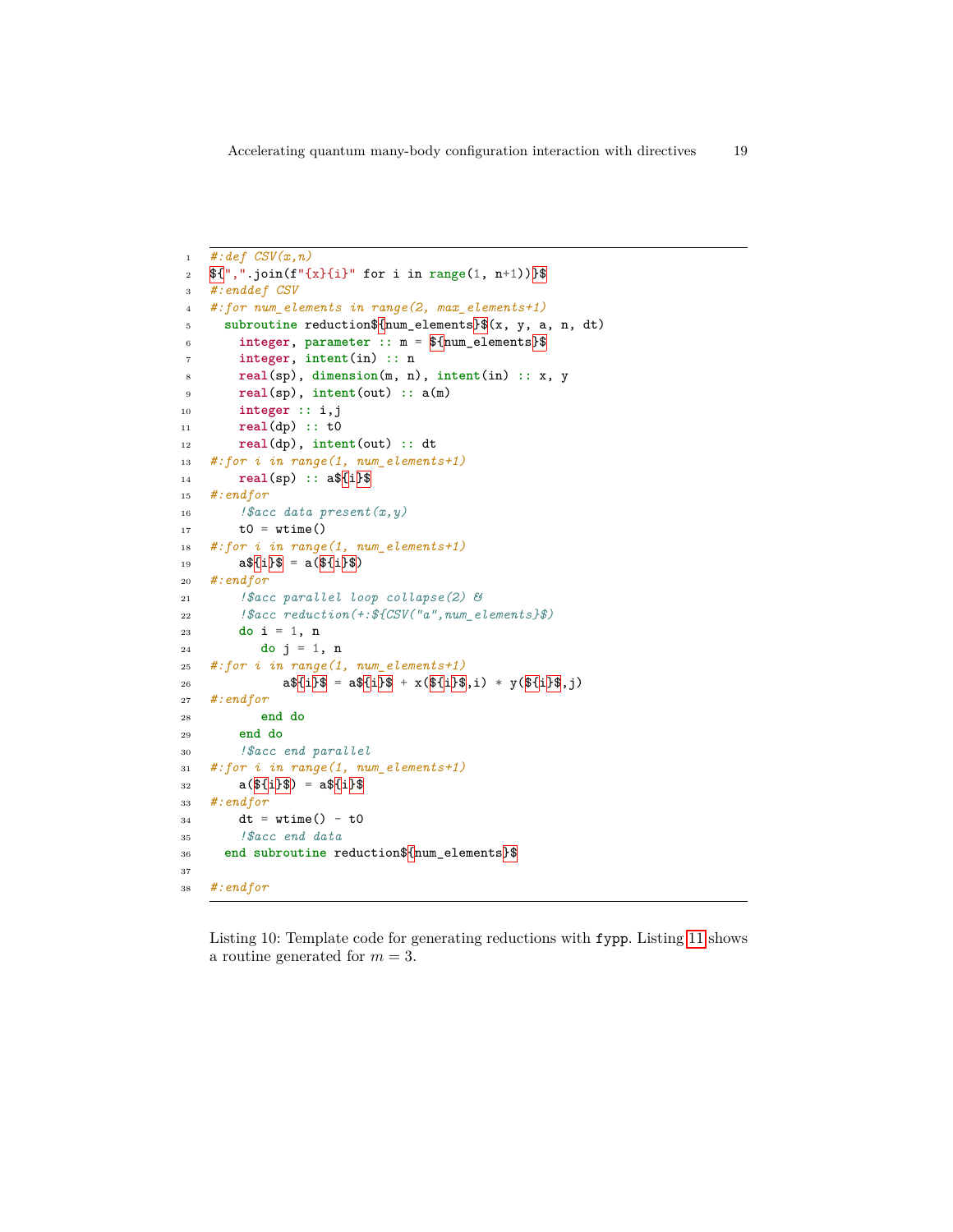```
1 subroutine reduction3(x, y, a, n, dt)
2 integer, parameter :: m = 3
3 integer, intent(in) :: n
4 real(sp), dimension(m, n), intent(in) :: x, y
5 real(sp), intent(out) :: a(m)
6 integer :: i,j
7 real(dp) :: t0
8 real(dp), intent(out) :: dt
9 real(sp) :: a1
10 real(sp) :: a2
11 real(sp) :: a3
12 !$acc data present(x,y)
13 t0 = wtime()
14 a1 = a(1)15 a2 = a(2)16 a3 = a(3)17 !$acc parallel loop collapse(2) &
18 !$acc reduction(+:a1,a2,a3)
19 do i = 1, n
20 do j = 1, n
21 a1 = a1 + x(1,i) * y(1,j)22 a2 = a2 + x(2,i) * y(2,j)23 a3 = a3 + x(3,i) * y(3,j)24 end do
25 end do
26 !$acc end parallel
27 a(1) = a128 a(2) = a229 a(3) = a330 dt = wtime() - t0
31 !$acc end data
32 end subroutine reduction3
```
<span id="page-19-0"></span>Listing 11: Routine for  $m = 3$  case generated by **fypp** code in Listing [10.](#page-18-0)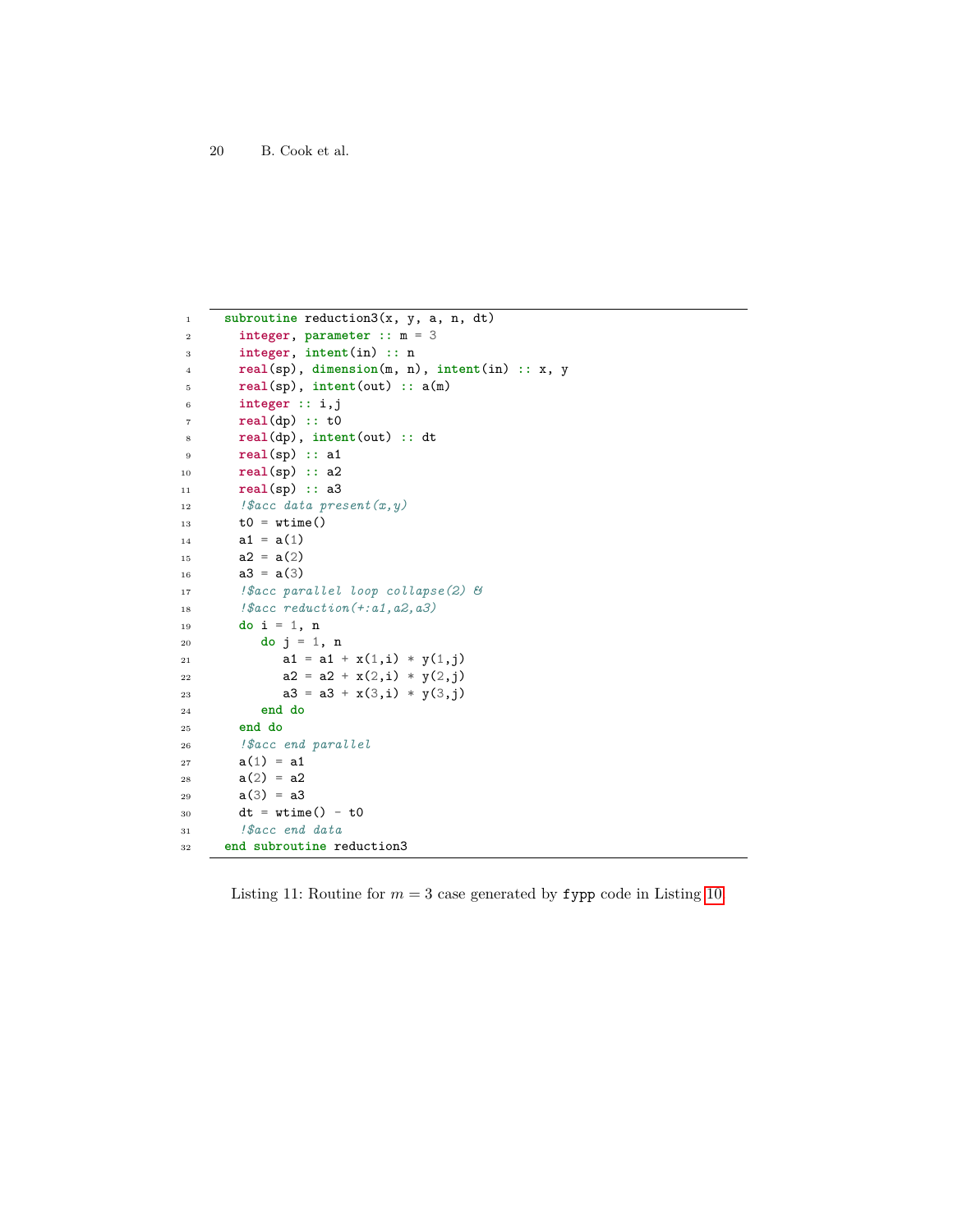Ridge National Laboratory, which is supported by the DOE Office of Science under Contract No. DE-AC05-00OR22725.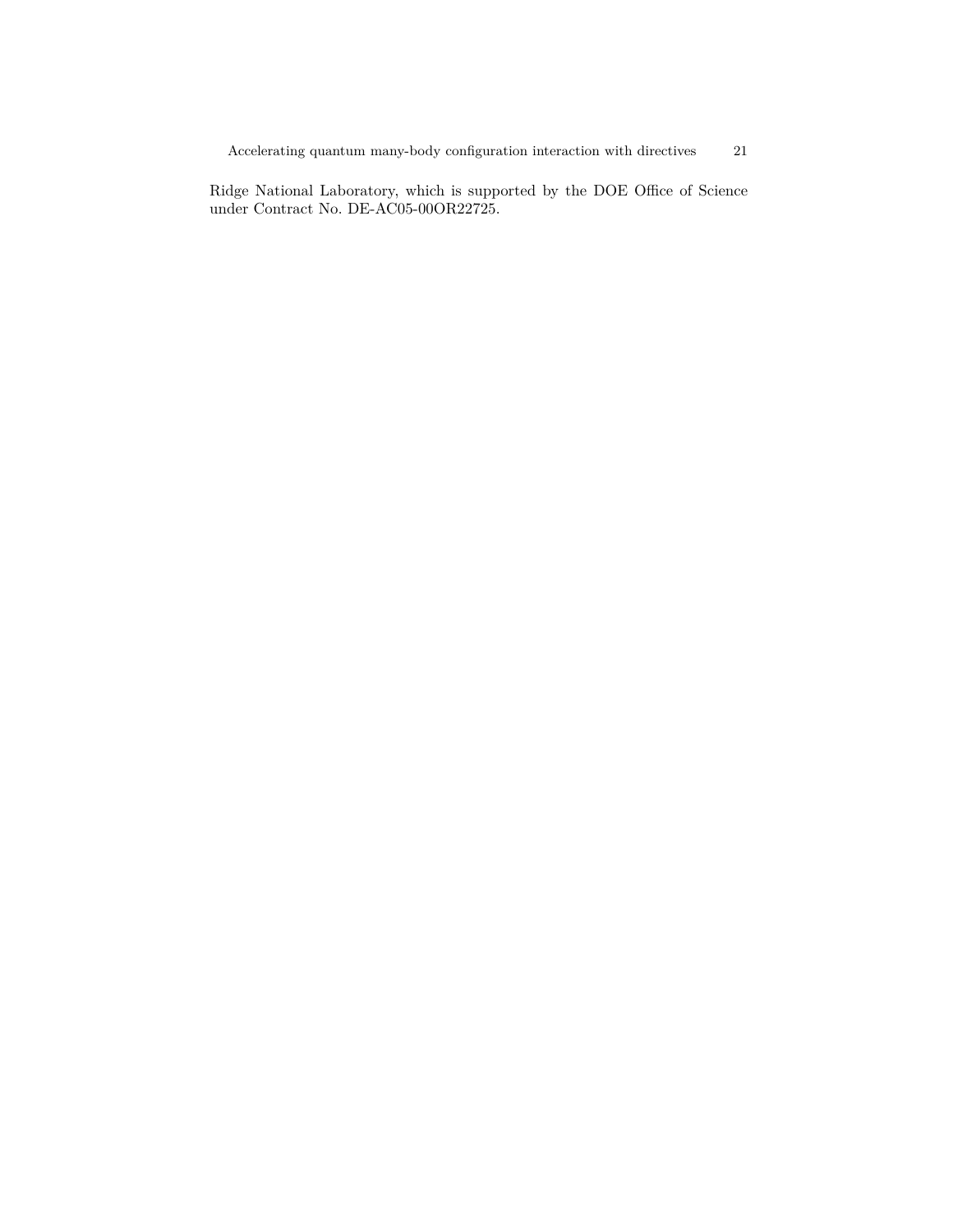# **Bibliography**

- <span id="page-21-9"></span>[1] Bell, N., Hoberock, J.: Thrust: A productivity-oriented library for CUDA. In: Hwu, W.m.W. (ed.) GPU Computing Gems Jade Edition, pp. 359–371. Applications of GPU Computing Series, Morgan Kaufmann, Boston (2012). <https://doi.org/10.1016/B978-0-12-385963-1.00026-5>
- <span id="page-21-0"></span>[2] Binder, S., Calci, A., Epelbaum, E., et al.: Few-nucleon systems with stateof-the-art chiral nucleon-nucleon forces. Phys. Rev. C **93**(4), 044002 (2016). <https://doi.org/10.1103/PhysRevC.93.044002>
- <span id="page-21-10"></span>[3] Blelloch, G.E.: Prefix sums and their applications. Tech. Rep. CMU-CS-90- 190, School of Computer Science, Carnegie Mellon University (Nov 1990), <http://www.cs.cmu.edu/~scandal/papers/CMU-CS-90-190.html>
- <span id="page-21-3"></span>[4] Caprio, M.A., Fasano, P.J., Maris, P., McCoy, A.E.: Quadrupole moments and proton-neutron structure in p-shell mirror nuclei. Phys. Rev. C **104**(3), 034319 (2021).<https://doi.org/10.1103/PhysRevC.104.034319>
- <span id="page-21-4"></span>[5] Cook, B., Maris, P., Shao, M., et al.: High Performance Optimizations for Nuclear Physics Code MFDn on KNL. In: Taufer, M., Mohr, B., Kunkel, J.M. (eds.) High Performance Computing. pp. 366–377. Springer International Publishing, Cham (2016). [https://doi.org/10.1007/978-3-319-46079-](https://doi.org/{10.1007/978-3-319-46079-6_26}) [6\\_26](https://doi.org/{10.1007/978-3-319-46079-6_26})
- <span id="page-21-8"></span>[6] Edwards, H.C., Trott, C.R., Sunderland, D.: Kokkos: Enabling manycore performance portability through polymorphic memory access patterns. Journal of Parallel and Distributed Computing **74**(12), 3202 – 3216 (2014). <https://doi.org/10.1016/j.jpdc.2014.07.003>
- <span id="page-21-5"></span>[7] Epelbaum, E., et al.: Few- and many-nucleon systems with semilocal coordinate-space regularized chiral two- and three-body forces. Phys. Rev. C **99**(2), 024313 (2019).<https://doi.org/10.1103/PhysRevC.99.024313>
- <span id="page-21-7"></span>[8] Harris, M., Sengupta, S., Owens, J.D.: Parallel prefix sum (scan) with CUDA. In: GPU gems, vol. 3, chap. 39, pp. 851–876. Addison-Wesley Professional (2007)
- <span id="page-21-11"></span>[9] Kim, J.Y., Kang, J.S., Joh, M.: GPU acceleration of MPAS microphysics WSM6 using OpenACC directives: Performance and verification. Computers & Geosciences **146**, 104627 (2021). <https://doi.org/10.1016/j.cageo.2020.104627>
- <span id="page-21-1"></span>[10] Maris, P., Caprio, M.A., Vary, J.P.: Emergence of rotational bands in ab initio no-core configuration interaction calculations of the Be isotopes. Phys. Rev. C **91**(1), 014310 (2015).<https://doi.org/10.1103/PhysRevC.91.014310>
- <span id="page-21-2"></span>[11] Maris, P., Vary, J.P., Navratil, P., et al.: Origin of the anomalous long lifetime of <sup>14</sup>C. Phys. Rev. Lett. **106**(20), 202502 (2011). <https://doi.org/10.1103/PhysRevLett.106.202502>
- <span id="page-21-6"></span>[12] Maris, P., Aktulga, H.M., Binder, S., et al.: No core CI calculations for light nuclei with chiral 2- and 3-body forces. Journal of Physics: Conference Series **454**, 012063 (2013).<https://doi.org/10.1088/1742-6596/454/1/012063>